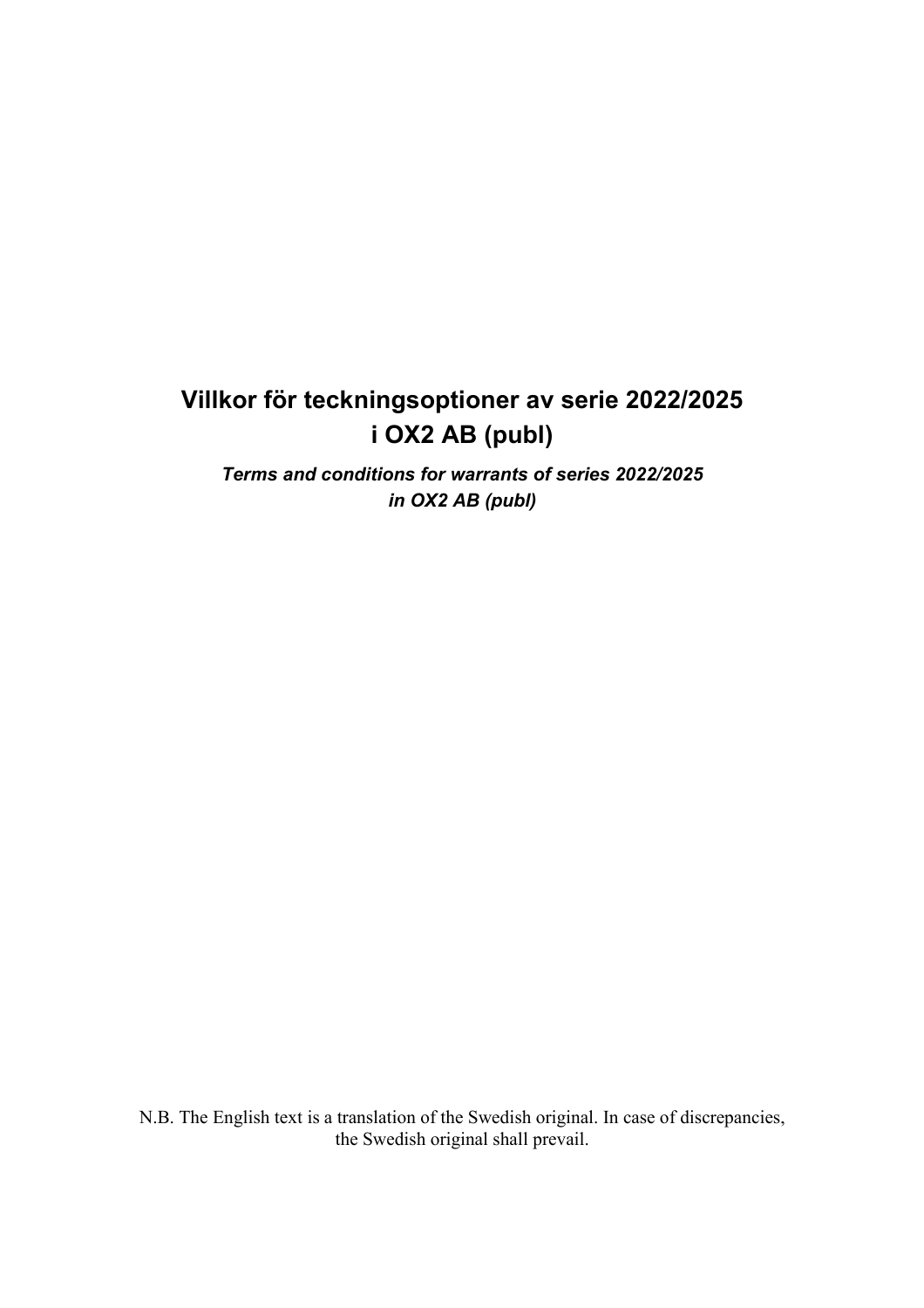## **1. Definitioner /** *Definitions*

I dessa villkor ska följande begrepp ha den innebörd som anges nedan. Begreppen ska gälla oavsett om de uttrycks som singular eller plural. *Capitalised terms used in these terms and conditions shall have the following meaning, which shall be equally applicable to the singular and plural form of such terms.* 

| "Aktier"                     | avser aktier i Bolaget.                                                                                                                                                                                                                                                                                                                                                                                                                        |
|------------------------------|------------------------------------------------------------------------------------------------------------------------------------------------------------------------------------------------------------------------------------------------------------------------------------------------------------------------------------------------------------------------------------------------------------------------------------------------|
| "Shares"                     | mean shares in the Company.                                                                                                                                                                                                                                                                                                                                                                                                                    |
| "Bolaget"                    | avser OX2 AB (publ), org.nr 556675-7497.                                                                                                                                                                                                                                                                                                                                                                                                       |
| "Company"                    | means OX2 AB (publ), reg. no. 556675-7497.                                                                                                                                                                                                                                                                                                                                                                                                     |
| "Euroclear"<br>"Euroclear"   | avser Euroclear Sweden AB eller motsvarande<br>institut enligt lagen (1998:1479) om<br>värdepapperscentraler och kontoföring av<br>finansiella instrument.<br>means Euroclear Sweden AB or an equivalent<br>account-keeping institution pursuant to the<br>Swedish Central Securities Depositories and<br>Financial Instruments Accounts Act (Sw. lagen<br>(1998:1479) om värdepapperscentraler och<br>kontoföring av finansiella instrument). |
| "Nasdaq-                     | avser den marknadsplats där Bolagets Aktier från                                                                                                                                                                                                                                                                                                                                                                                               |
| marknadsplatsen"             | tid till annan är noterade.                                                                                                                                                                                                                                                                                                                                                                                                                    |
| "Nasdaq                      | means the marketplace where the Company's                                                                                                                                                                                                                                                                                                                                                                                                      |
| Marketplace"                 | Shares are listed from time to time.                                                                                                                                                                                                                                                                                                                                                                                                           |
| "Styrelsen"<br>"Board"       | avser Bolagets styrelse från tid till annan.<br>means the board of directors of the Company<br>from time to time.                                                                                                                                                                                                                                                                                                                              |
| "Teckning"<br>"Subscription" | avser tecknande av Aktier i enlighet med dessa<br>villkor.<br>means the subscription of Shares pursuant to<br>these terms.                                                                                                                                                                                                                                                                                                                     |
| "Teckningskurs"              | definieras nedan i avsnitt 5.                                                                                                                                                                                                                                                                                                                                                                                                                  |
| "Subscription Price"         | is defined in Section 5 below.                                                                                                                                                                                                                                                                                                                                                                                                                 |
| "Teckningsoption"            | avser en rätt att teckna nya Aktier mot betalning                                                                                                                                                                                                                                                                                                                                                                                              |
| "Warrant"                    | i enlighet med dessa villkor.                                                                                                                                                                                                                                                                                                                                                                                                                  |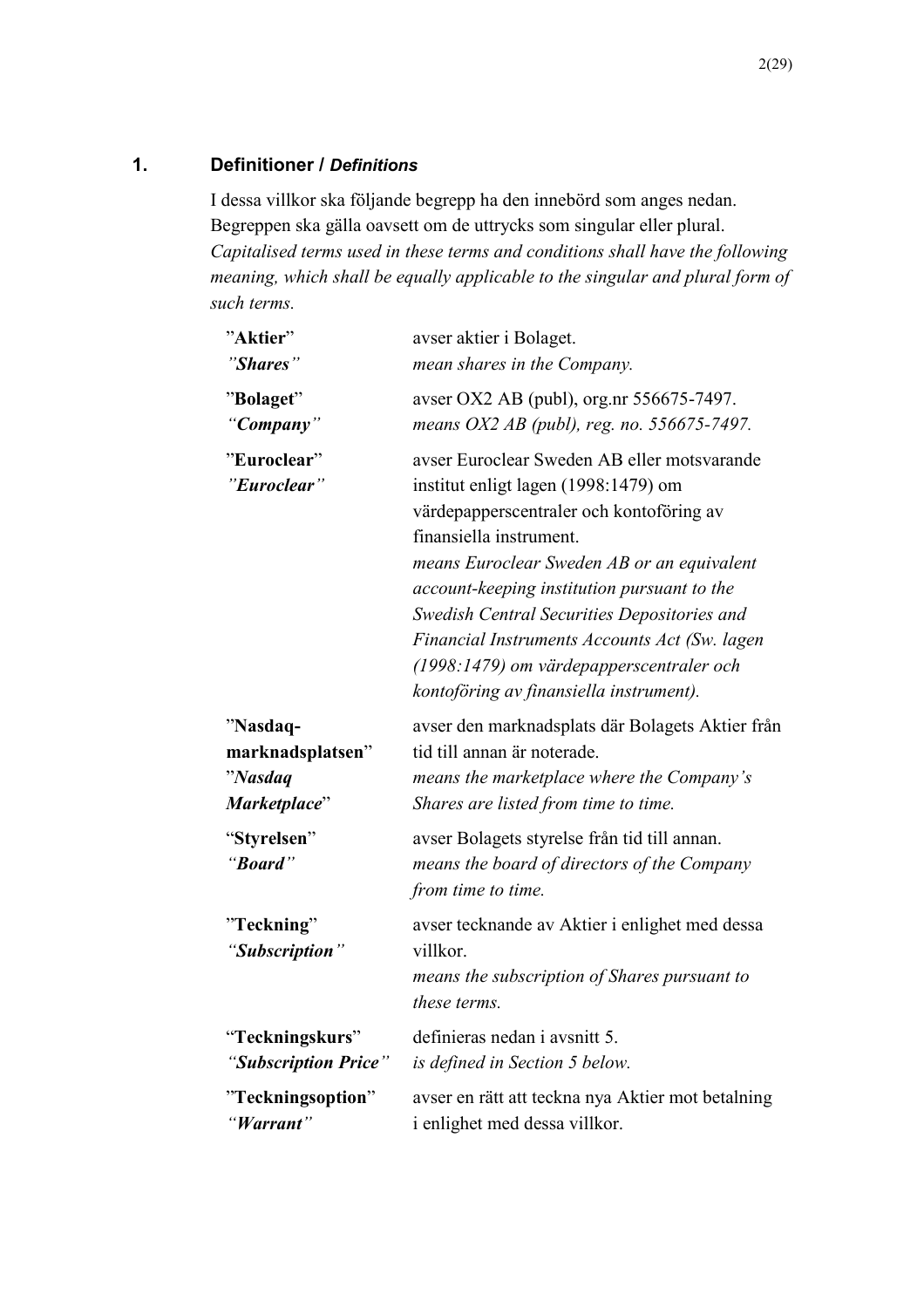|                     | means a right to subscribe for Shares against<br>payment in accordance with these terms. |
|---------------------|------------------------------------------------------------------------------------------|
| "Teckningsoptions-  | avser innehavare av Teckningsoptioner.                                                   |
| innehavare"         | means a holder of Warrants.                                                              |
| "Warrant Holder"    |                                                                                          |
| "Teckningsperioden" | definieras nedan i avsnitt 4.1.                                                          |
| "Subscription"      | is defined below in Section 4.1.                                                         |
| <b>Period</b> "     |                                                                                          |

## **2. Teckningsoptioner /** *Warrants*

Antalet Teckningsoptioner av serie 2022/2025 uppgår till högst 475 957. *The number of Warrants of series 2022/2025 is no more than 475,957.* 

## **3. Registrering av Teckningsoptioner /** *Registration of Warrants*

3.1 Teckningsoptionerna ska registreras av Euroclear i ett avstämningsregister enligt 4 kap. lagen (1998:1479) om värdepapperscentraler och kontoföring av finansiella instrument eller, om Styrelsen så beslutar, representeras av teckningsoptionsbevis.

> *The Warrants shall be registered with Euroclear in a securities register in accordance with Chapter 4 of the Swedish Central Securities Depositories and Financial Instruments Accounts Act or, if the Board so decides, be represented by warrant certificates.*

3.2 Registreringsåtgärder som avser Teckningsoptionsinnehavares värdepapperskonto genomförs av Bolaget anlitad bank eller annat kontoförande institut.

> *Registrations pertaining to the securities account of the Warrant Holder are made by a bank or other account keeping institute engaged by the Company.*

## **4. Rätt att Teckna nya Aktier /** *The right to Subscribe for new Shares*

4.1 Teckning av Aktier med stöd av Teckningsoptioner av serie 2022/2025 kan ske under en teckningsperiod från och med den 1 juli 2025 till och med den 30 juni 2026 ("**Teckningsperioden**").

> *Subscription of Shares by exercise of Warrants of series 2022/2025 may be made during a subscription period from and including 1 July 2025 up to and including 30 June 2026 (the "Subscription Period").*

4.2 Om en Teckningsoptionsinnehavare är förhindrad att Teckna Aktier under den period som anges i detta avsnitt 4 på grund av bestämmelser i marknadsmissbruksförordningen (596/2014/EU), lagen (2016:1307) om straff för marknadsmissbruk på värdepappersmarknaden, lagen (2016:1306) med kompletterande bestämmelser till EU:s marknadsmissbruksförordning eller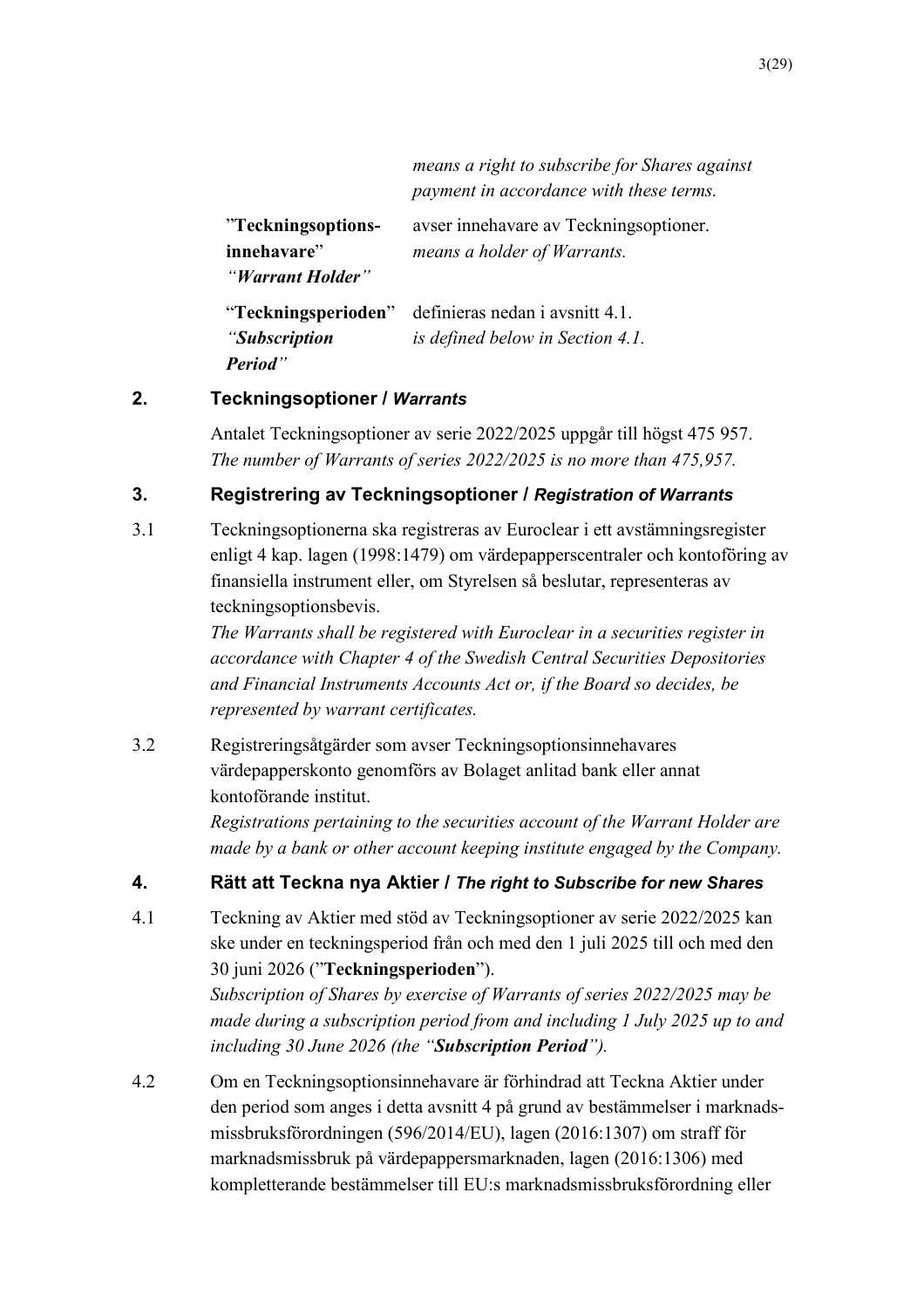annan på Bolaget tillämplig insiderlagstiftning kan Bolaget medge att sådan Teckningsoptionsinnehavare i stället får Teckna Aktier så snart denne inte längre är förhindrad att Teckna Aktier.

*If a Warrant Holder is prevented from Subscription of Shares during the period set out in this Section 4 due to provisions under the Regulation (EU) No 596/2014 on market abuse, the Swedish Securities Market Abuse Penal Act (Sw. lagen (2016:1307) om straff för marknadsmissbruk på värdepappersmarknaden), the Swedish Act with Supplementary Provisions to the European Union's Market Abuse Regulation (Sw. lagen (2016:1306) med kompletterande bestämmelser till EU:s marknadsmissbruksförordning) or other insider legislation applicable to the Company, the Company may instead permit such Warrant Holder to Subscribe for Shares as soon as the Warrant Holder is no longer prevented from Subscription of Shares.* 

4.3 Varje Teckningsoption berättigar Teckningsoptionsinnehavaren att Teckna en (1) Aktie. Om, efter omräkning eller annan sådan händelse, en Teckningsoption berättigar till Teckning av mindre än en (1) Aktie har Teckningsoptionsinnehavaren rätt att utnyttja fler än en Teckningsoption för att Teckna en (1) Aktie.

> *Each Warrant entitles the Warrant Holder to Subscription of one (1) Share. If, following re-calculation or any other such event, a Warrant entitles to Subscription of less than one (1) Share, the Warrant Holder shall be entitled to exercise more than one Warrant to Subscribe for one (1) Share.*

## **5. Teckningskurs /** *Subscription Price*

5.1 Teckningskursen ska vid tidpunkten för Teckning motsvara Aktiens kvotvärde.

> *The subscription price shall, at the time of Subscription, correspond to the quotient value of the Share*

5.2 Teckningskursen ska avrundas till närmaste helt tiotals öre, varvid fem öre ska avrundas uppåt. *The Subscription Price shall be rounded to the nearest SEK 0.10, whereupon* 

*SEK 0.05 shall be rounded upwards.* 

5.3 Om Teckningskursen därigenom överstiger Aktiens kvotvärde ska det överstigande beloppet tillföras den fria överkursfonden. *Any excess amount, as a result hereof, shall be allocated to the non-restricted statutory reserve.*

## **6. Teckning /** *Subscription*

6.1 Teckning sker genom att Teckningsoptionsinnehavare skriftligen till Bolaget anmäler det antal Aktier som önskas Tecknas. Anmälan om Teckning är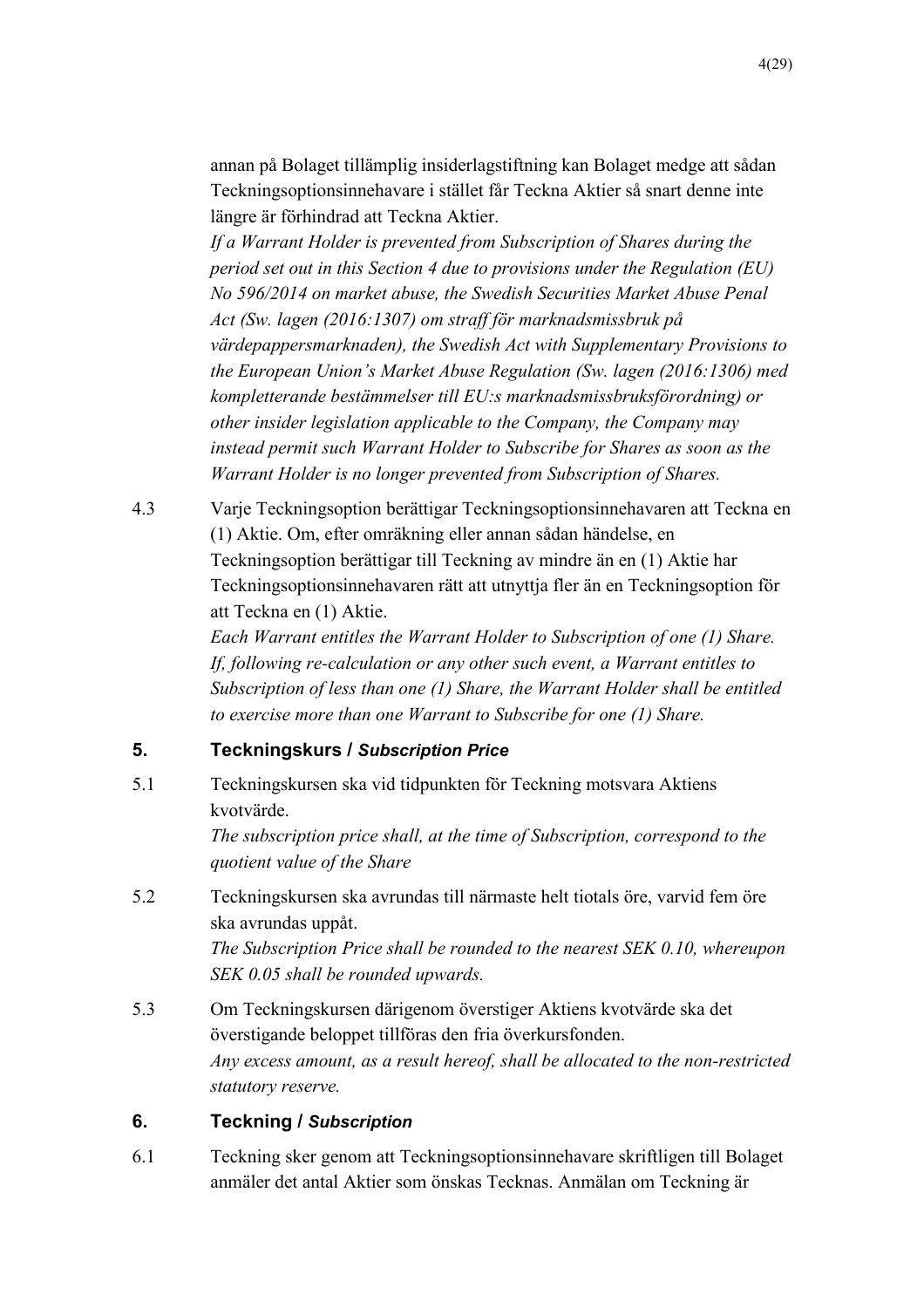bindande och kan inte återkallas.

*Subscription is exercised by the Warrant Holder submitting to the Company a written notification of Subscription indicating the number of Shares that the Warrant Holder wishes to Subscribe for. A notification of Subscription is binding and may not be revoked.*

- 6.2 Anmälan om Teckning ska vara Bolaget tillhanda senast kl. 16.00 (svensk tid) den dag utnyttjande sker. Utnyttjande som sker efter kl. 16.00 viss dag ska anses ha kommit Bolaget tillhanda nästkommande dag. *Notification of Subscription must be received by the Company not later than 16:00 (Swedish time) on the date of exercise. A notice of exercise received after 16:00 on any day, shall be considered to have been received by the Company on the following day.*
- 6.3 Inges inte anmälan om Teckning inom i avsnitt 4 angiven tid upphör all rätt enligt Teckningsoptionerna att gälla. *Where a notification of Subscription is not submitted within the period set forth in Section 4, any and all rights pursuant to the Warrants shall expire.*

# **7. Betalning av Aktier /** *Payment of Shares*

- 7.1 Vid anmälan om Teckning ska betalning för Aktierna omedelbart erläggas kontant. Betalning ska ske till av Bolaget anvisat konto. *Following notification of Subscription, payment for the Shares shall be made immediately in cash. Payment shall be made to an account designated by the Company.*
- 7.2 Efter att betalning för Tecknade Aktier har erlagts verkställs Teckning genom att de nya Aktierna registreras. När registrering har skett hos Bolagsverket blir registreringen av de nya Aktierna slutgiltig. Som framgår av avsnitt 10 nedan senareläggs i vissa fall tidpunkten för sådan registrering. *Following payment for Subscribed Shares, Subscription shall be effected through the registration of the new Shares. Following registration with the Swedish Companies Registration Office (Sw. Bolagsverket), the registration of the new Shares will become definitive. According to Section 10 below, such registration may under certain circumstances be postponed.*

## **8. Utdelning på nya Aktier /** *Dividends of new Shares*

Aktier som utges efter Teckning medför rätt till vinstutdelning första gången på den avstämningsdag för utdelning som infaller närmast därefter. *Shares that are issued after Subscription will entitle to dividends for the first time at the record date for dividends occurring immediately thereafter.*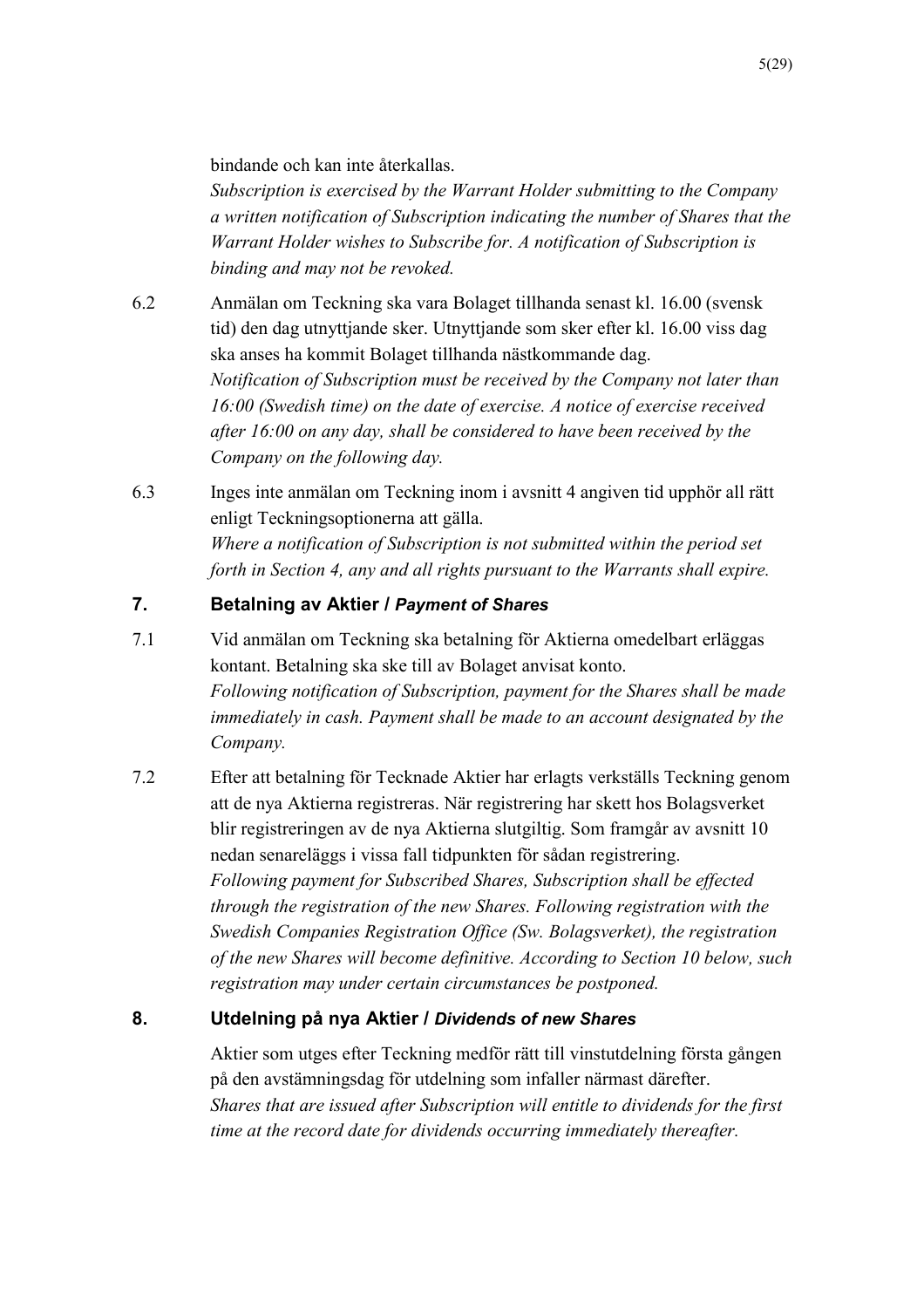## **9. Meddelanden /** *Notification*

Meddelanden rörande Teckningsoptionerna ska tillställas en Teckningsoptionsinnehavare per e-post till sådan e-postadress som skriftligen har meddelats till Styrelsen av sådan Teckningsoptionsinnehavare (eller sådan annan e-post- eller postadress som är känd för Bolaget). Om Teckningsoptionsinnehavaren inte har meddelat någon e-postadress till Styrelsen har Bolaget ingen skyldighet att skicka meddelanden rörande Teckningsoptionerna till sådan Teckningsoptionsinnehavare. *Notices concerning the Warrants shall be sent to a Warrant Holder by e-mail to the e-mail address notified in writing to the Board by such Warrant Holder (or such other e-mail or postal address that is known to the Company). The Company shall not have any obligation to send any notices concerning the Warrants to any Warrant Holder who has not notified any e-mail address to the Board.*

## **10. Omräkning av Teckningskurs och antalet Aktier m.m. /**  *Re-calculation of the Subscription Price and the number of Shares etc.*

Beträffande den rätt som ska tillkomma Teckningsoptionsinnehavare i de situationer som anges nedan ska följande gälla:

*The following shall apply with respect to the rights that the Warrant Holders shall be entitled to in the event of the circumstances set forth below:* 

A. Vid fondemission med utgivande av nya Aktier ska Teckning, som påkallas vid sådan tidpunkt att tilldelning av Aktier inte kan verkställas senast i samband med kallelsen till den bolagsstämma som ska pröva frågan om fondemission, verkställas först efter att stämman har beslutat om fondemission. Aktier som emitteras på grund av Teckning som verkställs efter beslutet om fondemission omfattas inte av beslutet om fondemission. Slutlig registrering sker först efter avstämningsdagen för fondemissionen. *Where the Company carries out a bonus issue of Shares, Subscription shall be effected, where a notification of Subscription is made at such time that allocation of Shares cannot be effected on or before the notice to convene the general meeting which resolves to carry out the bonus issue, after a resolution has been adopted by the general meeting in respect thereof. Shares which are issued pursuant to Subscription effected after the adoption of a resolution approving the bonus issue will not entitle the holder thereof to participate in the bonus issue. Definitive registration takes place after the record date for the bonus issue.* 

Vid Teckning som verkställs efter beslutet om fondemission ska en omräkning ske av dels det antal Aktier som varje Teckningsoption berättigar till Teckning av, dels Teckningskursen. Omräkningen utförs av Bolaget enligt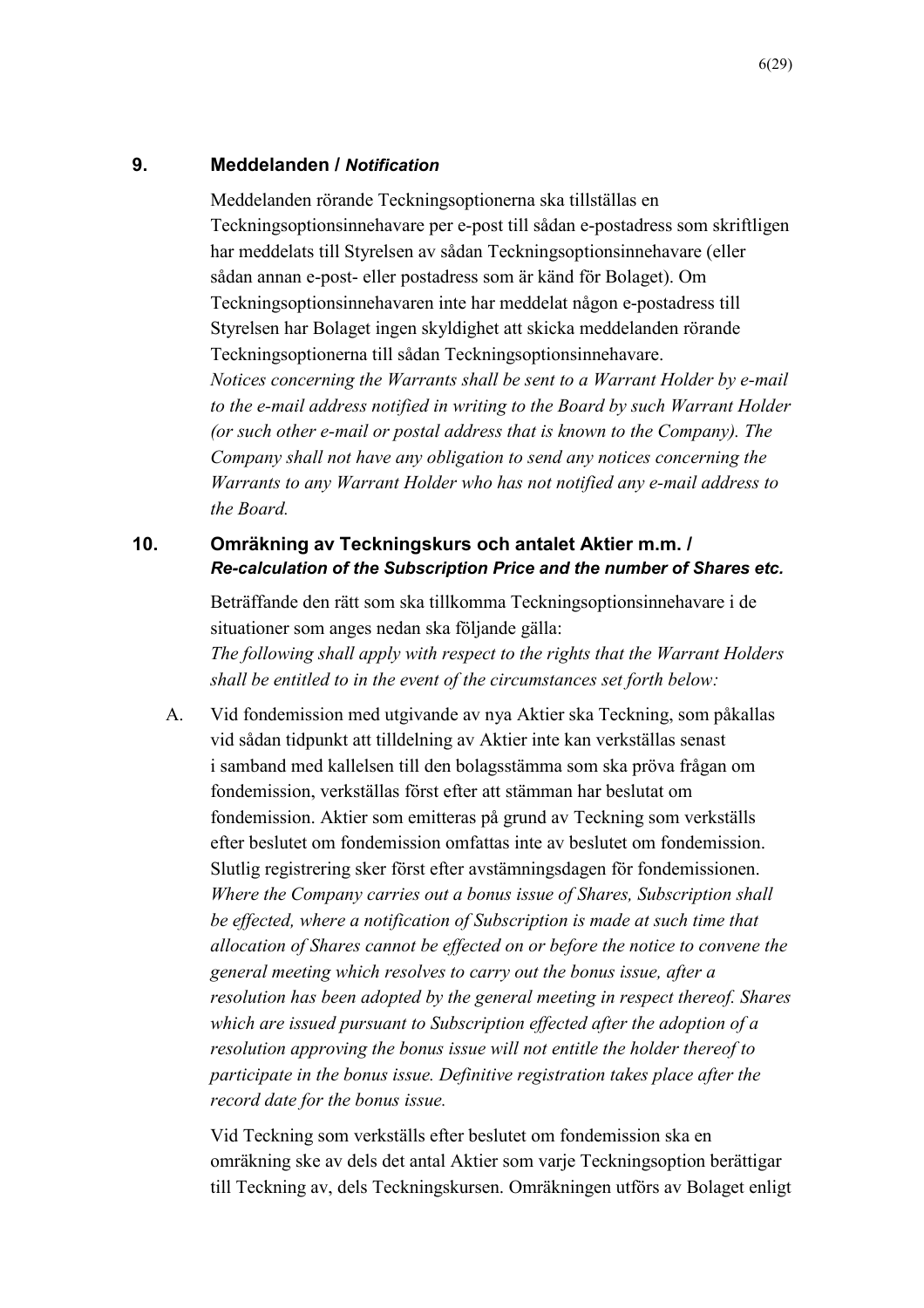följande formler:

*In connection with Subscription effected after the adoption of the resolution to carry out the bonus issue, a re-calculated Subscription Price and a recalculated number of Shares which each Warrant entitles to Subscription of shall be applied. The re-calculations shall be made by the Company according to the following formulas:*

| omräknad Teckningskurs =                                                                | föregående Teckningskurs x antalet<br>Aktier före fondemissionen                                                               |
|-----------------------------------------------------------------------------------------|--------------------------------------------------------------------------------------------------------------------------------|
|                                                                                         | antalet Aktier efter fondemissionen                                                                                            |
| omräknat antal Aktier som varje<br>Teckningsoption berättigar till<br>Teckning $av =$   | föregående antal Aktier som varje<br>Teckningsoption berättigar till<br>Teckning av x antalet Aktier efter<br>fondemissionen   |
| $re\text{-}calculated$ Subscription Price $=$                                           | antalet Aktier före fondemissionen<br><i>previous Subscription Price x the</i><br>number of Shares prior to the bonus<br>issue |
|                                                                                         | the number of Shares after the bonus<br>issue                                                                                  |
| re-calculated number of Shares<br>which each Warrant entitles to<br>Subscription of $=$ | previous number of Shares which<br>each Warrant entitles to Subscription<br>of x the number of Shares after the<br>bonus issue |
|                                                                                         | the number of Shares prior to the<br>bonus issue                                                                               |

Den enligt ovan omräknade Teckningskursen, liksom omräknat antal Aktier som varje Teckningsoption berättigar till Teckning av, fastställs av Bolaget snarast möjligt efter bolagsstämmans beslut om fondemission men tillämpas först efter avstämningsdagen för fondemissionen.

*The Subscription Price and the number of Shares re-calculated in accordance with the above shall be determined by the Company as soon as possible following the adoption by the general meeting of the resolution to carry out the bonus issue but shall be applied only after the record date for the bonus issue.* 

B. Genomför Bolaget en sammanläggning eller uppdelning (split) av Aktier ska moment A ovan äga motsvarande tillämpning, i vilket fall avstämningsdagen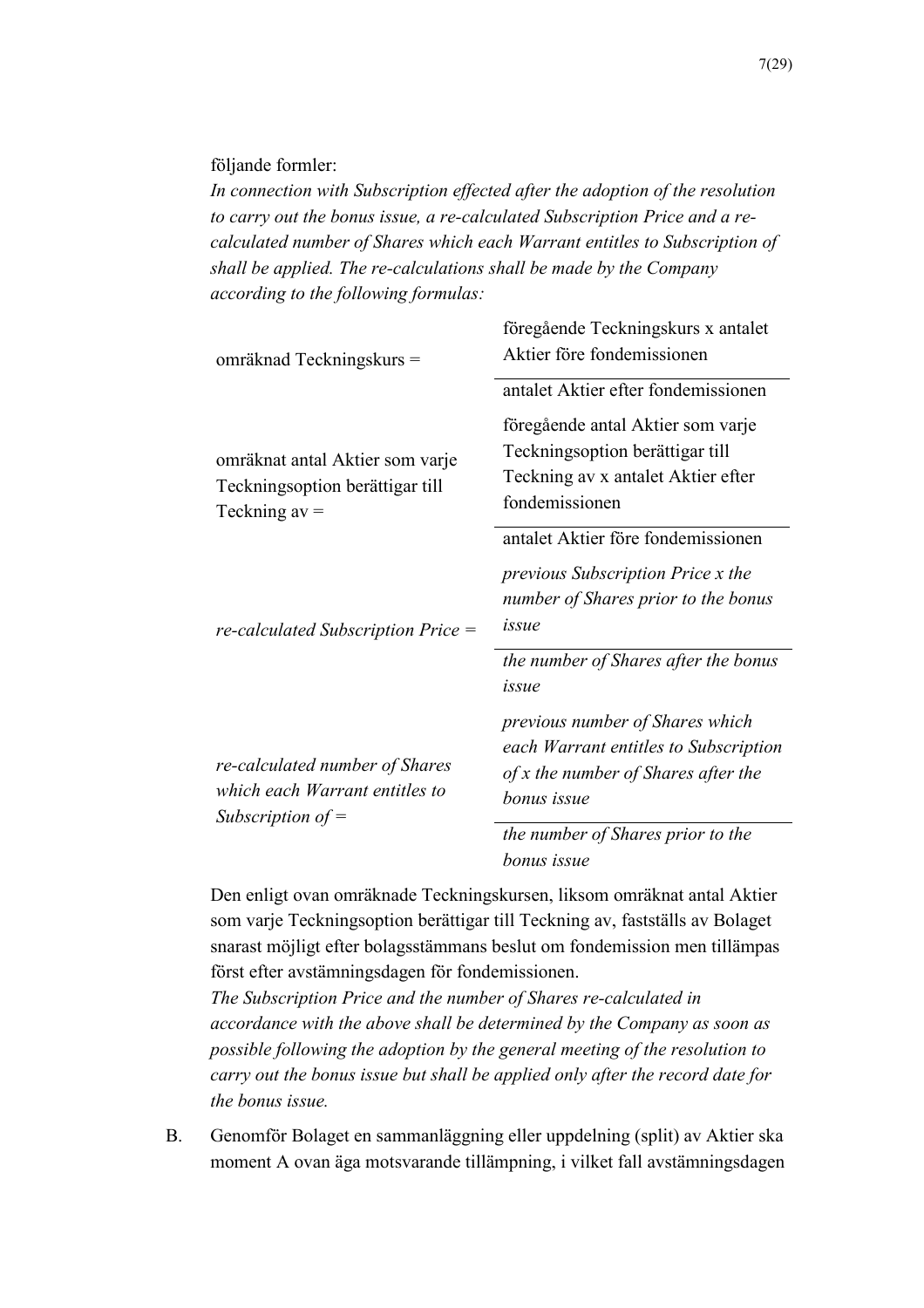ska anses vara den dag då sammanläggningen eller uppdelningen verkställs av Euroclear på begäran av Bolaget.

*Where the Company carries out a reversed share split or a share split, subsection A above shall apply correspondingly, in which case the record date shall be deemed to be the date on which the reversed share split or share split, upon request by the Company, is effected by Euroclear.*

C. Genomför Bolaget en nyemission med företrädesrätt för aktieägarna att teckna nya Aktier mot kontant betalning eller betalning genom kvittning ska följande gälla:

*Where the Company carries out a new issue of Shares subject to pre-emptive rights for the shareholders to subscribe for new Shares against cash payment or payment through set-off, the following shall apply:*

i. Beslutas emissionen av Styrelsen, under förutsättning av bolagsstämmans godkännande eller med stöd av bolagsstämmans bemyndigande, ska i beslutet om emissionen anges den senaste dag då Teckning ska vara verkställd för att Aktie, som tillkommit genom Teckning, ska medföra rätt att delta i emissionen. *Where the Board resolves to carry out the share issue contingent upon the approval of or pursuant to authorisation by the general meeting, the resolution of the share issue shall set forth the last date on which Shares issued pursuant to Subscription entitle to participation in the share issue.*

ii. Beslutas emissionen av bolagsstämman ska Teckning, som påkallas vid sådan tidpunkt att den inte kan verkställas senast på den sjätte bankdagen före den bolagsstämma som ska pröva frågan om nyemission, verkställas först efter att stämman har beslutat om emission. Aktier som emitteras på grund av Teckning som verkställs efter emissionsbeslutet ger inte rätt att delta i emissionen. Slutlig registrering sker först efter avstämningsdagen för emissionen. *Where the general meeting resolves to carry out the share issue, Subscription shall, where notification of Subscription is made at such time that it cannot be effected on or before the sixth business day prior to the general meeting which resolves to carry out the share issue, be effected after the resolution on the share issue by the general meeting. Shares issued as a consequence of such Subscription will not entitle to participation in the share issue. Definitive registration takes place after the record date for the share issue.*

Vid Teckning som verkställs vid sådan tidpunkt att rätt till deltagande i emissionen inte uppkommer ska en omräkning ske dels av Teckningskursen,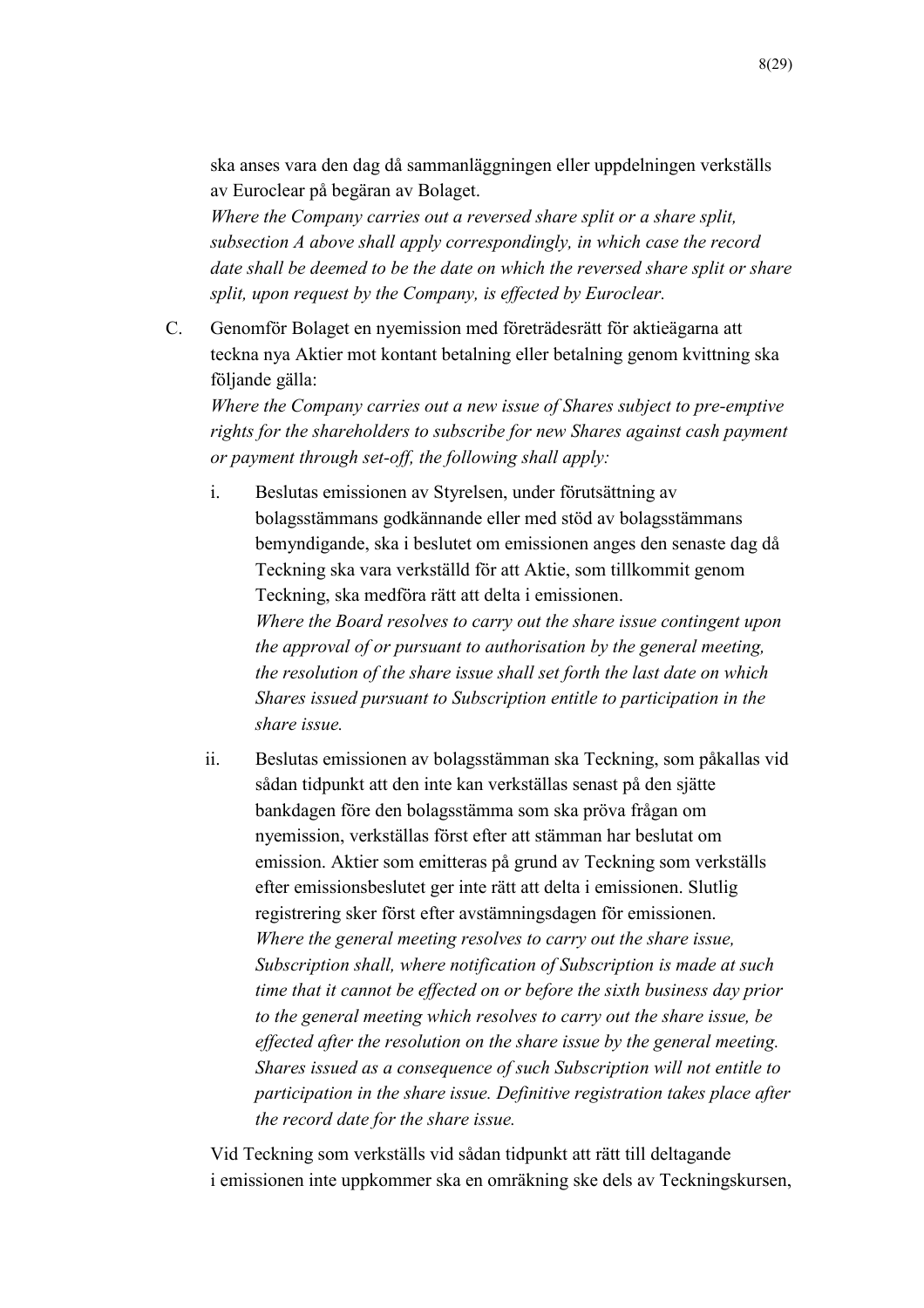dels av det antal Aktier som varje Teckningsoption berättigar till Teckning av. Omräkningen utförs av Bolaget enligt följande formler: *In connection with Subscription which is effected at such time that no right to participate in the share issue arises, a re-calculated Subscription Price and a re-calculated number of Shares which each Warrant entitles to Subscription of shall be applied. The re-calculations shall be made by the Company according to the following formulas:*

| omräknad Teckningskurs =                                                                | föregående Teckningskurs x Aktiens<br>genomsnittskurs under den i emissions-<br>beslutet fastställda teckningstiden<br>(Aktiens genomsnittskurs)                                                                 |
|-----------------------------------------------------------------------------------------|------------------------------------------------------------------------------------------------------------------------------------------------------------------------------------------------------------------|
|                                                                                         | Aktiens genomsnittskurs ökad med det<br>på grundval därav framräknade<br>teoretiska värdet på teckningsrätten                                                                                                    |
| omräknat antal Aktier som varje<br>Teckningsoption berättigar till<br>Teckning $av =$   | föregående antal Aktier som varje<br>Teckningsoption berättigar till<br>Teckning av x Aktiens<br>genomsnittskurs ökad med det på<br>grundval därav framräknade teoretiska<br>värdet på teckningsrätten           |
|                                                                                         | Aktiens genomsnittskurs                                                                                                                                                                                          |
| re-calculated Subscription Price<br>=                                                   | previous Subscription Price x the<br>average Share price during the<br>subscription period set forth in the<br>resolution approving the share issue<br><i>(the average Share price)</i>                          |
|                                                                                         | the average Share price increased by<br>the theoretical value of the<br>subscription right calculated on the<br>basis thereof                                                                                    |
| re-calculated number of Shares<br>which each Warrant entitles to<br>Subscription of $=$ | previous number of Shares which each<br>Warrant entitles to Subscription of $x$<br>the average Share price increased by<br>the theoretical value of the<br>subscription right calculated on the<br>basis thereof |

*the average Share price*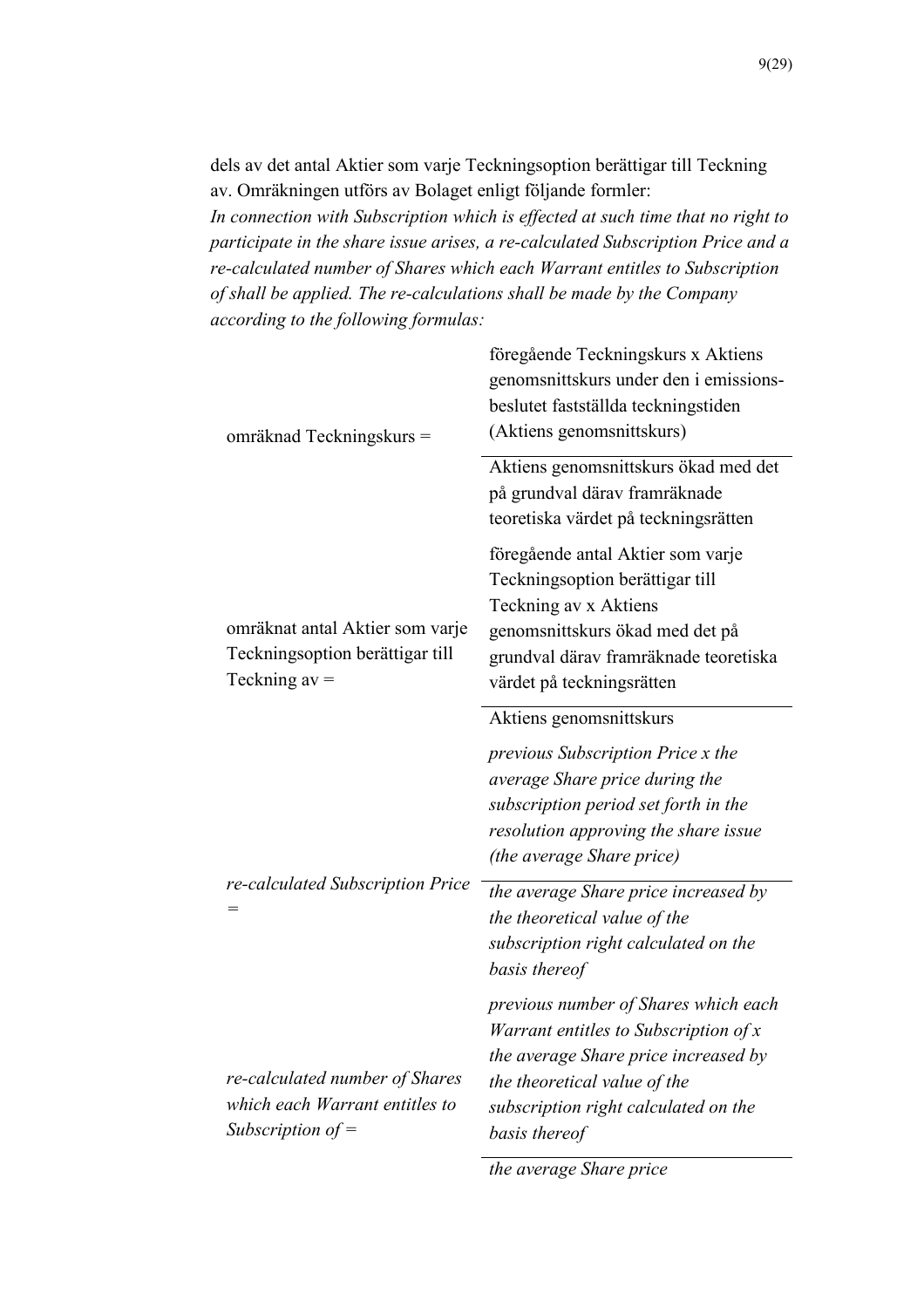Aktiens genomsnittskurs ska anses motsvara genomsnittet av det för varje börsdag under teckningstiden framräknade medeltalet av den under dagen noterade högsta och lägsta betalkursen enligt Nasdaq-marknadsplatsens officiella kurslista. I avsaknad av notering av betalkurs ska i stället den som slutkurs noterade köpkursen ingå i beräkningen. Dag utan notering av vare sig betalkurs eller köpkurs ska inte ingå i beräkningen.

*The average Share price shall be deemed to be equivalent to the average of the calculated average values, for each trading day during the subscription period, of the highest and lowest transaction price according to the Nasdaq Marketplace's official price list. In the event no transaction price is quoted, the last bid price which is quoted as the closing price for such date shall form the basis of the calculation. Days on which neither a transaction price nor a bid price is quoted shall be excluded from the calculation.*

Det teoretiska värdet på teckningsrätten framräknas enligt följande formel: *The theoretical value of the subscription right shall be calculated according to the following formula:*

|                                     | det antal nya Aktier som högst kan    |
|-------------------------------------|---------------------------------------|
|                                     | komma att utges enligt                |
|                                     | emissionsbeslutet x Aktiens           |
| teckningsrättens värde $=$          | genomsnittskurs minus                 |
|                                     | emissionskursen för den nya Aktien    |
|                                     | antalet Aktier före emissionsbeslutet |
|                                     | the maximum number of new Shares      |
| the value of the subscription right | that may be issued according to the   |
|                                     | resolution approving the issue x the  |
|                                     | average Share price reduced by the    |
|                                     | subscription price of the new Share   |
|                                     | the number of Shares prior to the     |
|                                     | adoption of the resolution approving  |

*the issue*  Uppstår härvid ett negativt värde ska det teoretiska värdet på teckningsrätten bestämmas till noll.

*In the event there is a negative value arising from the above-stated calculation, the theoretical value of the subscription right shall be deemed to be zero.*

Den enligt ovan omräknade Teckningskursen och omräknat antal Aktier fastställs av Bolaget två bankdagar efter teckningstidens utgång och ska tillämpas vid Teckning som verkställs därefter.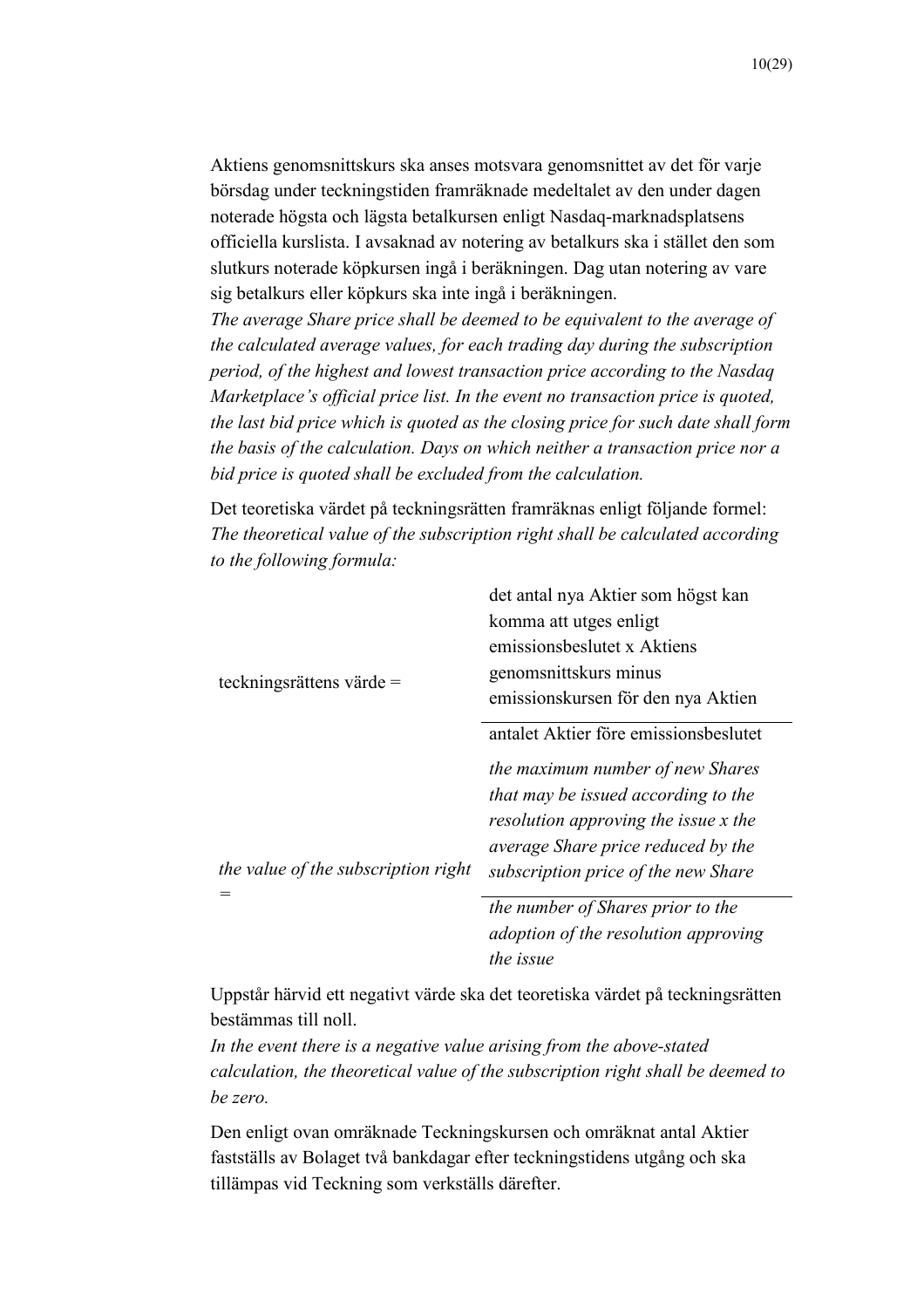*The re-calculated Subscription Price and re-calculated number of Shares as set forth above shall be determined by the Company two banking days after the expiry of the subscription period and shall apply to Subscriptions effected thereafter.*

Teckning verkställs inte under tiden från emissionsbeslutet till den dag då den omräknade Teckningskursen fastställts enligt vad som framgår ovan. *Subscription will not be effected during the period from the date of the resolution approving the issue until the date of the determination of the recalculated Subscription Price in accordance with the above*.

D. Genomför Bolaget en emission av teckningsoptioner enligt 14 kap. aktiebolagslagen eller konvertibler enligt 15 kap. aktiebolagslagen – med företrädesrätt för aktieägarna och mot kontant betalning eller kvittning eller, vad gäller teckningsoptioner, utan betalning – ska beträffande rätten till deltagande i emissionen bestämmelserna i moment C första stycket (i) och (ii) tillämpas på motsvarande sätt.

*Where the Company carries out an issue of warrants pursuant to Chapter 14 of the Swedish Companies Act or convertible bonds pursuant to Chapter 15 of the Swedish Companies Act – subject to pre-emptive rights for the shareholders and against cash payment or through payment by set-off, or as regards warrants, without payment – the provisions regarding the right of participation contained in subsection C, first paragraph, (i) and (ii) shall apply correspondingly.*

Vid Teckning som verkställs vid sådan tidpunkt att rätt till deltagande i emissionen inte uppkommer ska en omräkning ske dels av Teckningskursen, dels av antalet Aktier som varje Teckningsoption berättigar till Teckning av. Omräkningen utförs av Bolaget enligt följande formler:

*In the event of Subscription which is effected at such time that no right to participate in the issue arises, a re-calculated Subscription Price and a recalculation of the number of Shares which each Warrant entitles to Subscription of shall be applied. The re-calculations shall be made by the Company according to the following formulas:*

|                            | föregående Teckningskurs x Aktiens |
|----------------------------|------------------------------------|
|                            | genomsnittskurs under den          |
| omräknad Teckningskurs $=$ | i emissionsbeslutet fastställda    |
|                            | teckningstiden (Aktiens            |
|                            | genomsnittskurs)                   |
|                            |                                    |

Aktiens genomsnittskurs ökad med teckningsrättens värde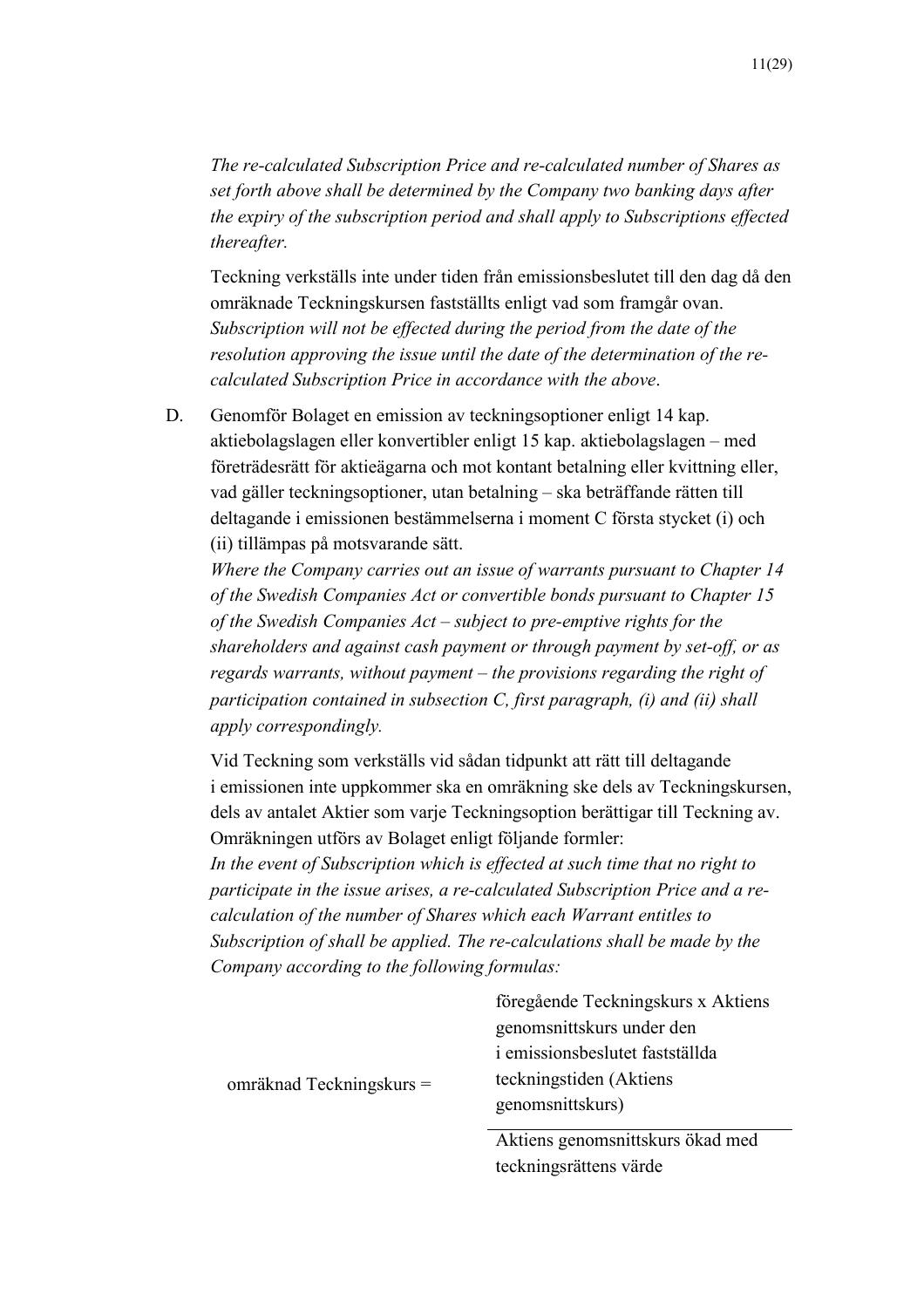| omräknat antal Aktier som varje<br>Teckningsoption berättigar till<br>Teckning $av =$   | föregående antal Aktier som varje<br>Teckningsoption berättigar till<br>Teckning av x Aktiens<br>genomsnittskurs ökad med<br>teckningsrättens värde                                                                                                                   |
|-----------------------------------------------------------------------------------------|-----------------------------------------------------------------------------------------------------------------------------------------------------------------------------------------------------------------------------------------------------------------------|
| re-calculated Subscription Price                                                        | Aktiens genomsnittskurs<br><i>previous Subscription Price x the</i><br>average Share price during the<br>subscription period set forth in the<br>resolution approving the issue (the<br><i>average Share price</i> )                                                  |
| re-calculated number of Shares<br>which each Warrant entitles to<br>Subscription of $=$ | the average Share price increased by<br>the value of the subscription right<br>previous number of Shares that each<br>Warrant entitles to Subscription of x<br>the average Share price increased by<br>the value of the subscription right<br>the average Share price |

Aktiens genomsnittskurs beräknas i enlighet med vad som anges i moment C ovan.

*The average Share price shall be calculated in accordance with the provisions set forth in subsection C above.*

Teckningsrättens värde ska anses motsvara genomsnittet av det för varje börsdag under teckningstiden framräknade medeltalet av den under dagen noterade högsta och lägsta betalkursen vid affärer i teckningsrätter enligt Nasdaq-marknadsplatsens officiella kurslista. I avsaknad av notering av betalkurs ska i stället den som slutkurs noterade köpkursen ingå i beräkningen. Noteras varken betalkurs eller köpkurs under viss eller vissa dagar ska vid beräkningen av teckningsrättens värde bortses från sådan dag. *The value of the subscription right shall be deemed to be equivalent to the average of the calculated average values, for each trading day during the subscription period, of the highest and lowest transaction price according to the Nasdaq Marketplace's official price list. In the event no transaction price is quoted, the bid price which is quoted as the closing price shall form the basis of the calculation. Days on which neither a transaction price nor a bid price is quoted shall not be included for the purposes of the calculation.*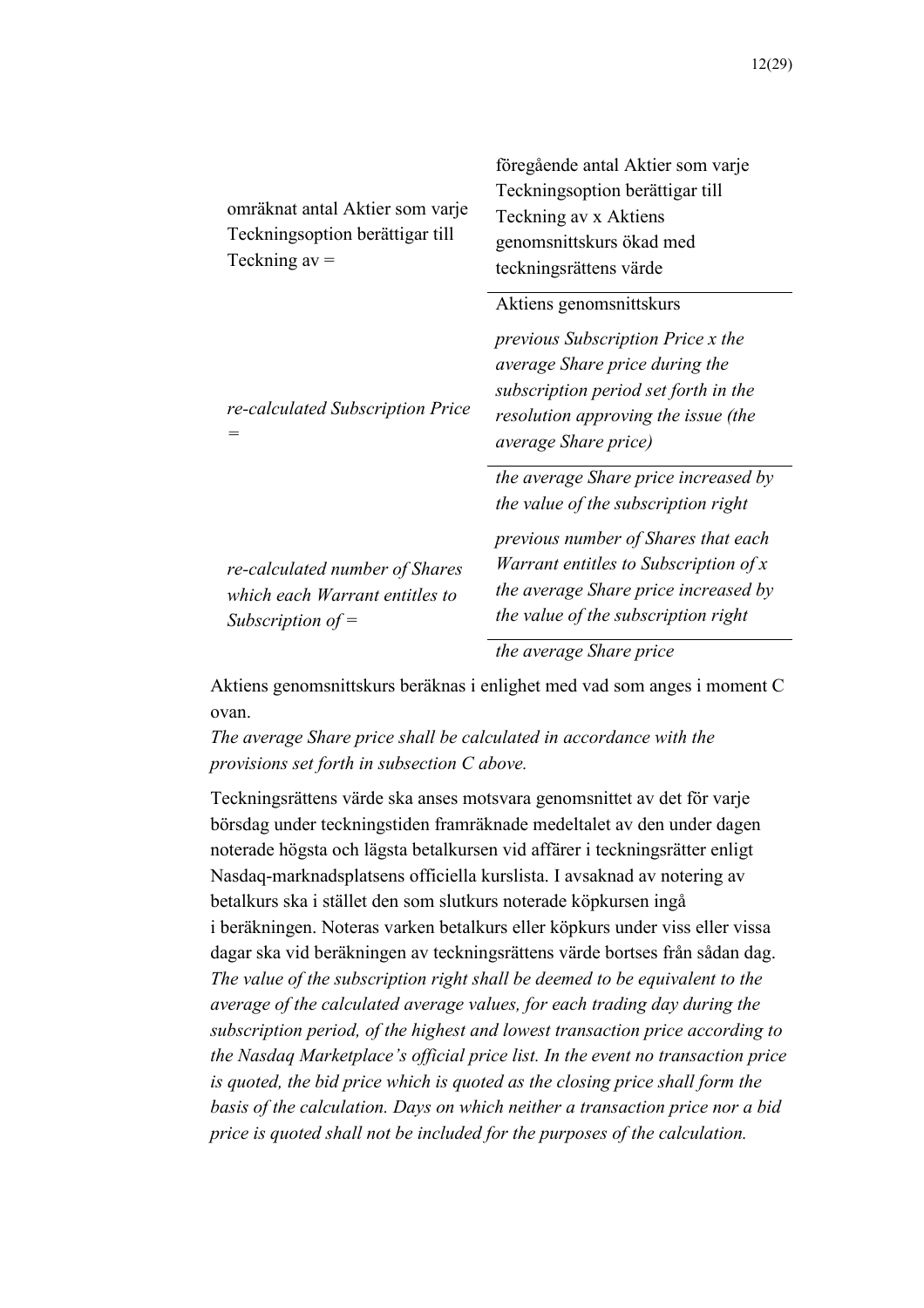Den enligt ovan omräknade Teckningskursen och omräknat antal Aktier fastställs av Bolaget två bankdagar efter teckningstidens utgång och ska tillämpas vid Teckning som verkställs därefter.

*The re-calculated Subscription Price and re-calculated number of Shares as set forth above shall be determined by the Company two banking days after the expiry of the subscription period and shall apply to Subscription effected thereafter.*

Teckning verkställs under tiden från emissionsbeslutet till den dag den omräknade Teckningskursen fastställts enligt vad som framgår ovan. *Subscription will be effected during the period from the date of the resolution approving the issue until the date of the determination of the re-calculated Subscription Price in accordance with the above.*

E. Skulle Bolaget i andra fall än som avses i moment A–D ovan rikta ett erbjudande till aktieägarna att, med företrädesrätt enligt principerna i 13 kap. 1 § aktiebolagslagen, av Bolaget förvärva värdepapper eller rättighet av något slag eller besluta att, enligt ovan nämnda principer, till aktieägarna utdela sådana värdepapper eller rättigheter utan vederlag, ska vid Teckning, som påkallas vid sådan tidpunkt att därigenom erhållen Aktie inte medför rätt till deltagande i erbjudandet, omräkning ske dels av Teckningskursen, dels av det antal Aktier som varje Teckningsoption berättigar till Teckning av. Omräkningen utförs av Bolaget enligt följande formler:

*In the event the Company, under circumstances other than those set forth in subsections A–D above, directs an offer to the shareholders, based upon preemptive rights pursuant to the principles set forth in Chapter 13, Section 1 of the Swedish Companies Act, to acquire securities or rights of any kind from the Company or where the Company resolves, pursuant to the above-stated principles, to distribute to its shareholders such securities or rights without consideration, a re-calculated Subscription Price and a re-calculated number of Shares which each Warrant entitles to Subscription of shall be applied in conjunction with Subscriptions which are effected at such time that Shares acquired as a consequence thereof do not entitle to participation in the offer. Re-calculations shall be made by the Company according to the following formulas:*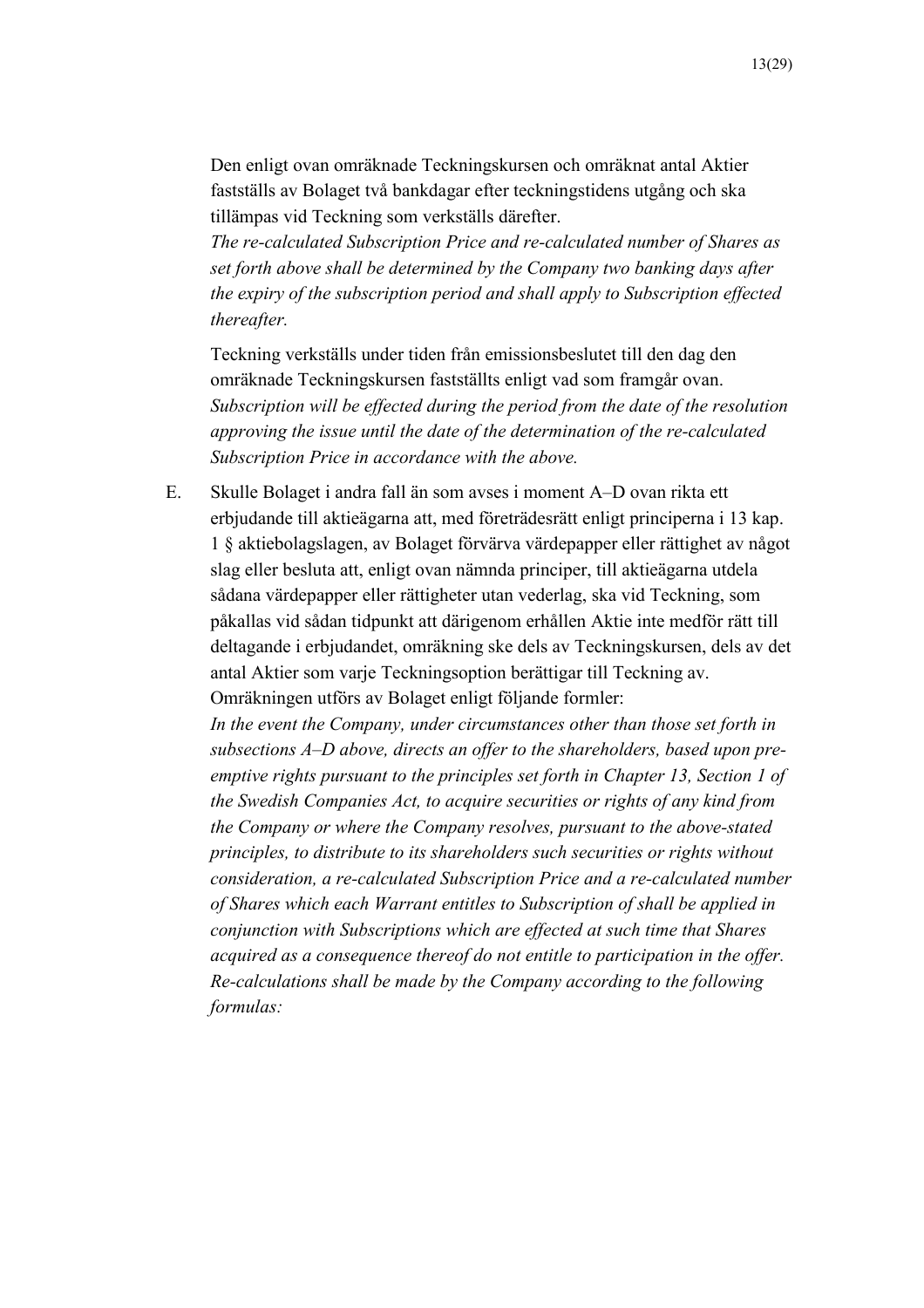| omräknad Teckningskurs =                                                                | föregående Teckningskurs x Aktiens<br>genomsnittskurs under den<br>i erbjudandet fastställda<br>anmälningstiden (Aktiens<br>genomsnittskurs)                            |
|-----------------------------------------------------------------------------------------|-------------------------------------------------------------------------------------------------------------------------------------------------------------------------|
|                                                                                         | Aktiens genomsnittskurs ökad med<br>värdet av rätten till deltagande<br>i erbjudandet (deltaganderättens<br>värde)                                                      |
| omräknat antal Aktier som varje<br>Teckningsoption berättigar till<br>Teckning $av =$   | föregående antal Aktier som varje<br>Teckningsoption berättigar till<br>Teckning av x Aktiens<br>genomsnittskurs ökad med<br>deltaganderättens värde                    |
| re-calculated Subscription Price                                                        | Aktiens genomsnittskurs<br>previous Subscription Price x the<br>average Share price during the<br>acceptance period set forth in the offer<br>(the average Share price) |
|                                                                                         | the average Share price increased by<br>the value of participation in the offer<br>(the value of the participation right)                                               |
| re-calculated number of Shares<br>which each Warrant entitles to<br>Subscription of $=$ | previous number of Shares which each<br>Warrant entitles to Subscription of $x$<br>the average Share price increased by<br>the value of the participation right         |
|                                                                                         | the average Share price                                                                                                                                                 |

Aktiens genomsnittskurs beräknas i enlighet med vad som anges i moment C ovan.

*The average Share price shall be calculated in accordance with the provisions set forth in subsection C above.*

Deltaganderättens värde ska anses motsvara genomsnittet av det för varje börsdag under teckningstiden framräknade medeltalet av den under dagen noterade högsta och lägsta betalkursen enligt Nasdaq-marknadsplatsens officiella kurslista. I avsaknad av notering av betalkurs ska i stället den som slutkurs noterade köpkursen ingå i beräkningen. I avsaknad av notering av betalkurs eller köpkurs under viss eller vissa dagar ska vid beräkningen av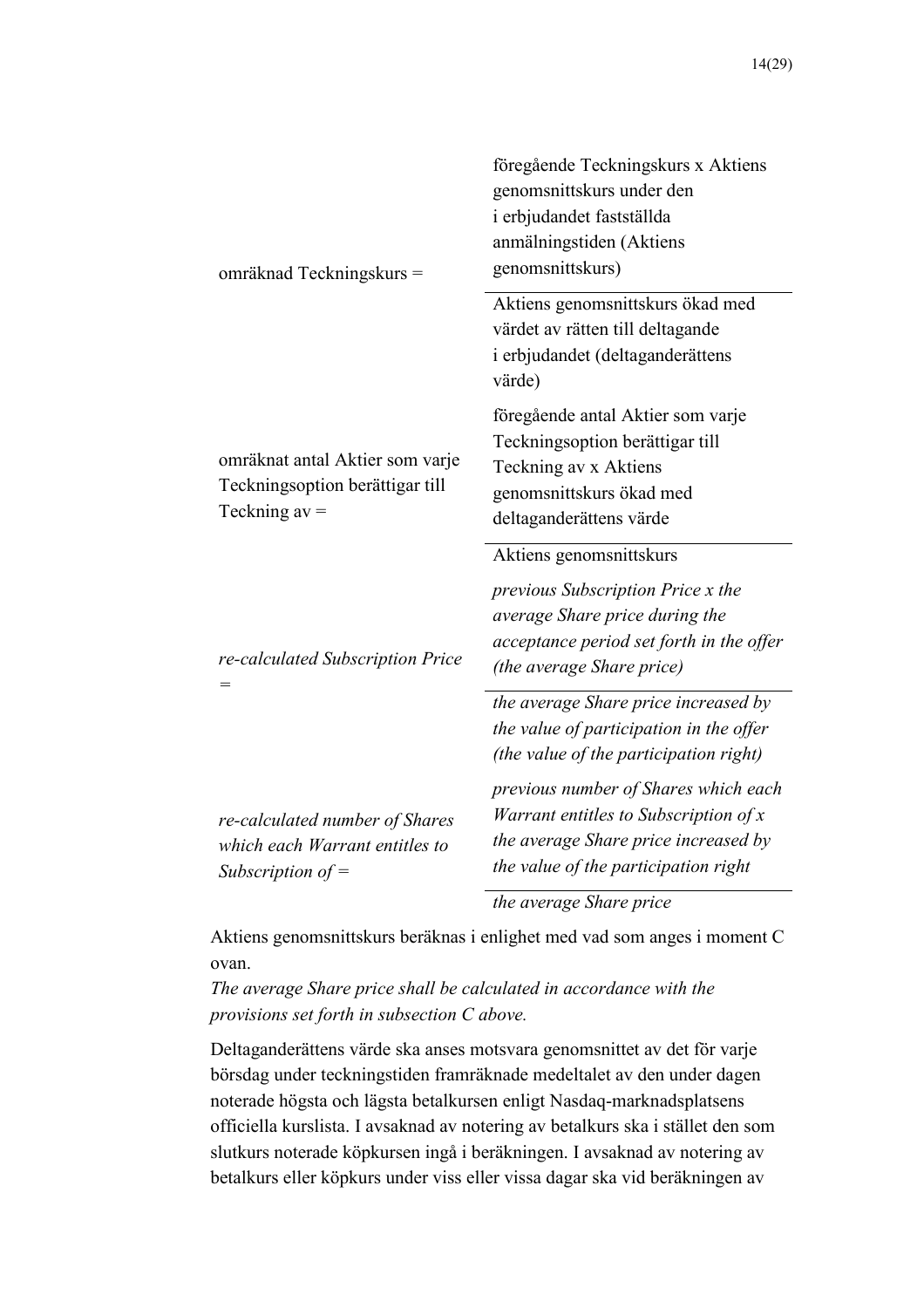deltaganderättens värde bortses från sådan dag.

*The value of the participation right shall be deemed to be the average of the calculated average values, for each trading day during the relevant period, of the highest and lowest transaction price according to Nasdaq Marketplace's official price list. In the event no transaction price is quoted, the bid price which is quoted as the closing price for such date shall form the basis of the calculation. Days on which neither a transaction price nor a bid price is quoted shall not be included for the purposes of the calculation.*

För det fall att handel med deltaganderätter som avses i föregående stycke inte har ägt rum ska omräkningen av Teckningskursen och det antal Aktier som varje Teckningsoption berättigar till Teckning av ske med tillämpning så långt möjligt av de principer som anges ovan i detta moment E, varvid följande ska gälla. Om notering sker av de värdepapper eller rättigheter som erbjuds aktieägarna ska värdet av rätten till deltagande i erbjudandet anses motsvara genomsnittet av det för varje börsdag under 25 börsdagar från och med sådan notering av den högsta och lägsta betalkursen vid affärer i dessa värdepapper eller rättigheter vid Nasdaq-marknadsplatsen, i förekommande fall minskat med det vederlag som betalats för dessa i samband med erbjudandet. I avsaknad av notering av betalkurs ska i stället den som slutkurs noterade köpkursen ingå i beräkningen. Noteras varken betalkurs eller köpkurs under viss eller vissa dagar ska vid beräkningen av värdet av rätten till deltagande i erbjudandet bortses från sådan dag. Den i erbjudandet fastställda anmälningstiden ska vid omräkning av Teckningskurs och antal Aktier enligt detta stycke anses motsvara den ovan i detta stycke nämnda perioden om 25 börsdagar. Om sådan notering inte äger rum ska värdet av rätten till deltagande i erbjudandet så långt möjligt fastställas med ledning av den marknadsvärdesförändring avseende Bolagets Aktier som kan bedömas ha uppkommit till följd av erbjudandet.

*In the event trading in participation rights, as specified in the preceding paragraph, has otherwise not taken place, a re-calculation of the Subscription Price and a re-calculation of the number of Shares which each Warrant entitles to Subscription of shall be made to the extent possible upon the application of the principles set forth above in this subsection E, whereupon the following shall apply. Where a listing is carried out in respect of the securities or rights which are offered to the shareholders, the value of the right to participate in the offer shall be deemed to be the average of the calculated average values, for each trading day during a period of 25 trading days commencing on the first day for listing, of the highest and lowest transaction price during the day for transactions in these securities or rights on the Nasdaq Marketplace, where applicable reduced by any consideration*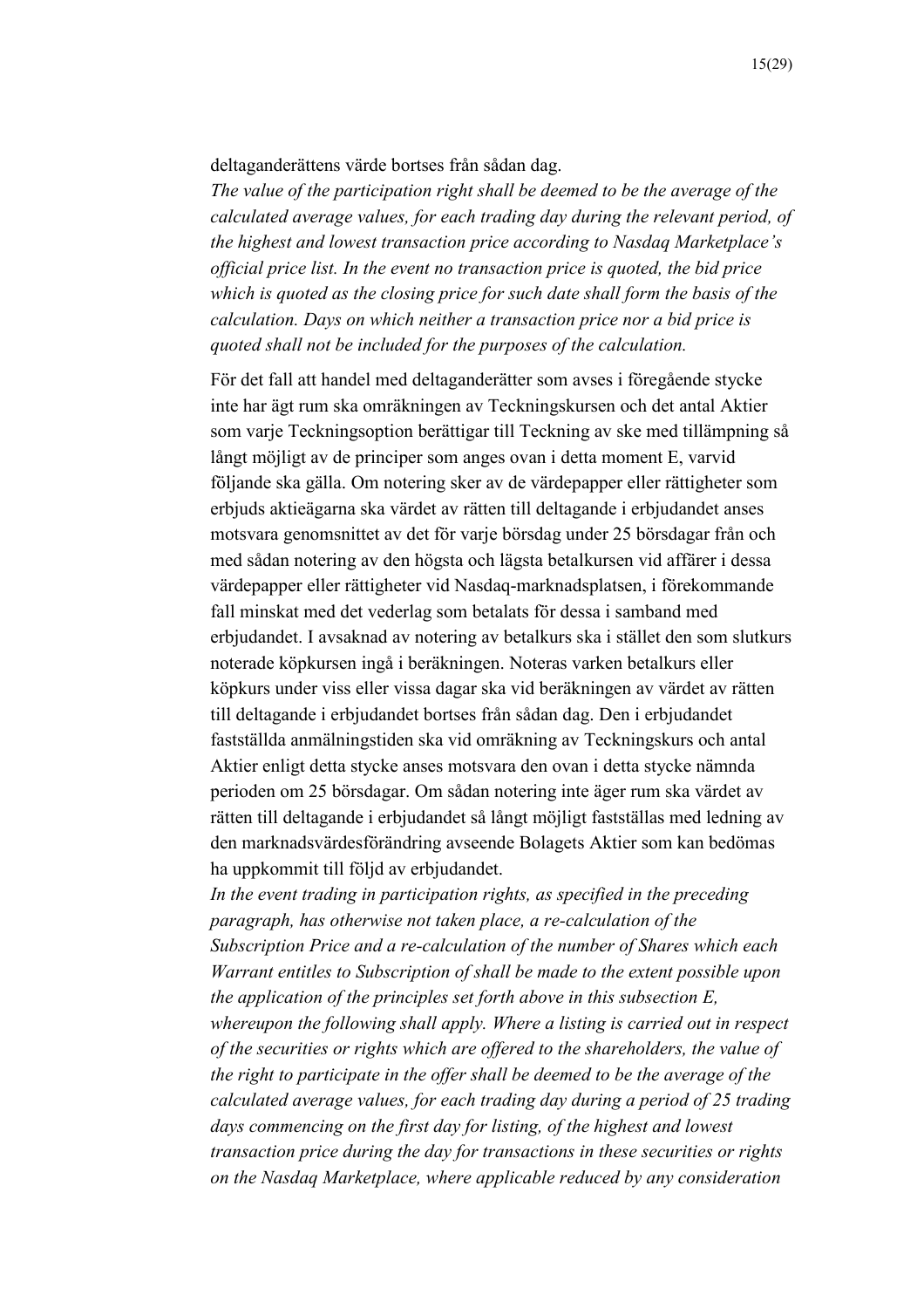*paid for such securities or rights in conjunction with the offer. In the absence of a quotation of the bid price, the closing transaction price quoted shall form the basis of the calculation. Days on which neither a transaction price nor a bid price is quoted shall not be included for the purposes of the calculation. The period of notification determined in the offer, shall at the re-calculation of the Subscription Price and the number of Shares according to this paragraph correspond to 25 trading days as stated above. In the event that such listing does not take place, the value of the right to participate in the offer shall, to the extent possible, be determined based upon the change in market value in respect of the Company's Shares which may be deemed to have arisen as a consequence of the offer.*

Den enligt ovan omräknade Teckningskursen fastställs av Bolaget snarast möjligt efter erbjudandetidens utgång och ska tillämpas vid Teckning som verkställs efter att sådant fastställande har skett.

*The re-calculated Subscription Price according to the above shall be determined by the Company as soon as possible after the expiry of the period of offer and shall be applied to Subscription effected after such determination.*

Teckning verkställs inte under tiden från beslut om erbjudande till den dag den omräknade Teckningskursen fastställs enligt vad som framgår ovan. *Subscription will not be effected during the period from the date of the resolution approving the offer until the date of the determination of the recalculated Subscription Price according to the above.*

F. Genomför Bolaget en nyemission eller emission enligt 14 eller 15 kap. aktiebolagslagen – med företrädesrätt för aktieägarna och mot kontant betalning eller mot betalning genom kvittning eller, vad gäller teckningsoptioner, utan betalning – äger Bolaget besluta att ge samtliga Teckningsoptionsinnehavare samma företrädesrätt som enligt beslutet tillkommer aktieägarna. Därvid ska varje Teckningsoptionsinnehavare, oaktat att Teckning inte har verkställts, anses vara ägare till det antal Aktier som Teckningsoptionsinnehavarna skulle ha erhållit om Teckning på grund av Teckningsoption verkställts av det antal Aktier som varje Teckningsoption berättigade till Teckning av vid tidpunkten för beslutet om emission. *In the event the Company carries out a new issue or an issue according to Chapter 14 or 15 of the Swedish Companies Act – based on pre-emptive rights for the shareholders and against cash payment or against payment by set-off or, in respect of warrants, without payment – the Company may decide to grant all Warrant Holders the same pre-emptive right as granted to the shareholders according to the resolution. Each Warrant Holder,*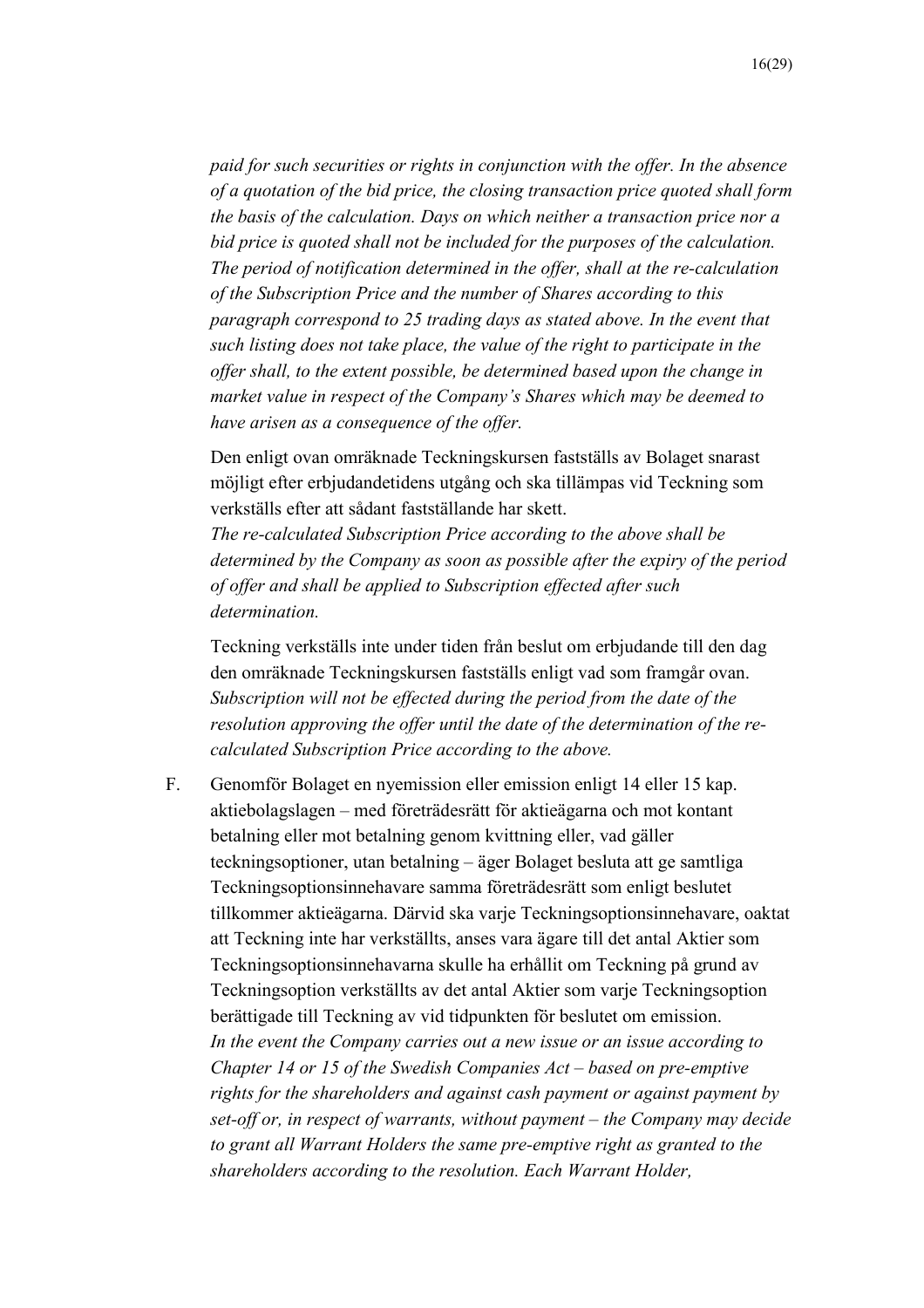Skulle Bolaget besluta att till aktieägarna rikta ett sådant erbjudande som avses i moment E ovan ska vad i föregående stycke anges äga motsvarande tillämpning, dock att det antal Aktier som Teckningsoptionsinnehavaren ska anses vara ägare till i sådant fall ska fastställas efter det antal Aktier som varje Teckningsoption berättigade till Teckning av vid tidpunkten för beslutet om erbjudandet.

*entitles to had been effected at the time of the resolution on the issue.*

*If the Company decides on a directed offer to the shareholders as described in subsection E above, what is stated in the previous paragraph shall apply correspondingly, however, that the number of Shares considered owned by the Warrant Holder shall be determined based on the number of Shares that each Warrant entitled to Subscription of at the time the offer was resolved.*

Om Bolaget skulle besluta att ge Teckningsoptionsinnehavarna företrädesrätt i enlighet med bestämmelserna i detta moment F ska någon omräkning enligt moment C, D eller E ovan inte äga rum.

*Should the Company decide to grant the Warrant Holders pre-emptive rights according to the provisions in this subsection F, no re-calculation according to subsections C, D or E above shall be made.*

G. Om Bolagets aktiekapital skulle minskas med återbetalning till aktieägarna, vilken minskning är obligatorisk, ska Teckningskursen och det antal Aktier som varje Teckningsoption berättigar till Teckning av omräknas av Bolaget enligt följande formler:

*In the event the Company's share capital is reduced through a distribution to the shareholders, and the reduction is compulsory, a re-calculated Subscription Price and a re-calculation of the number of Shares which each Warrant entitles to Subscription of shall be carried out by the Company in accordance with the following formulas:*

|                            | föregående Teckningskurs x Aktiens      |
|----------------------------|-----------------------------------------|
|                            | genomsnittskurs under en period om      |
|                            | 25 börsdagar räknat från och med den    |
| omräknad Teckningskurs $=$ | dag då Aktierna noteras utan rätt till  |
|                            | återbetalning (Aktiens genomsnittskurs) |
|                            | Altiona conomanittalawa ökod mod dot    |

Aktiens genomsnittskurs ökad med det belopp som återbetalas per Aktie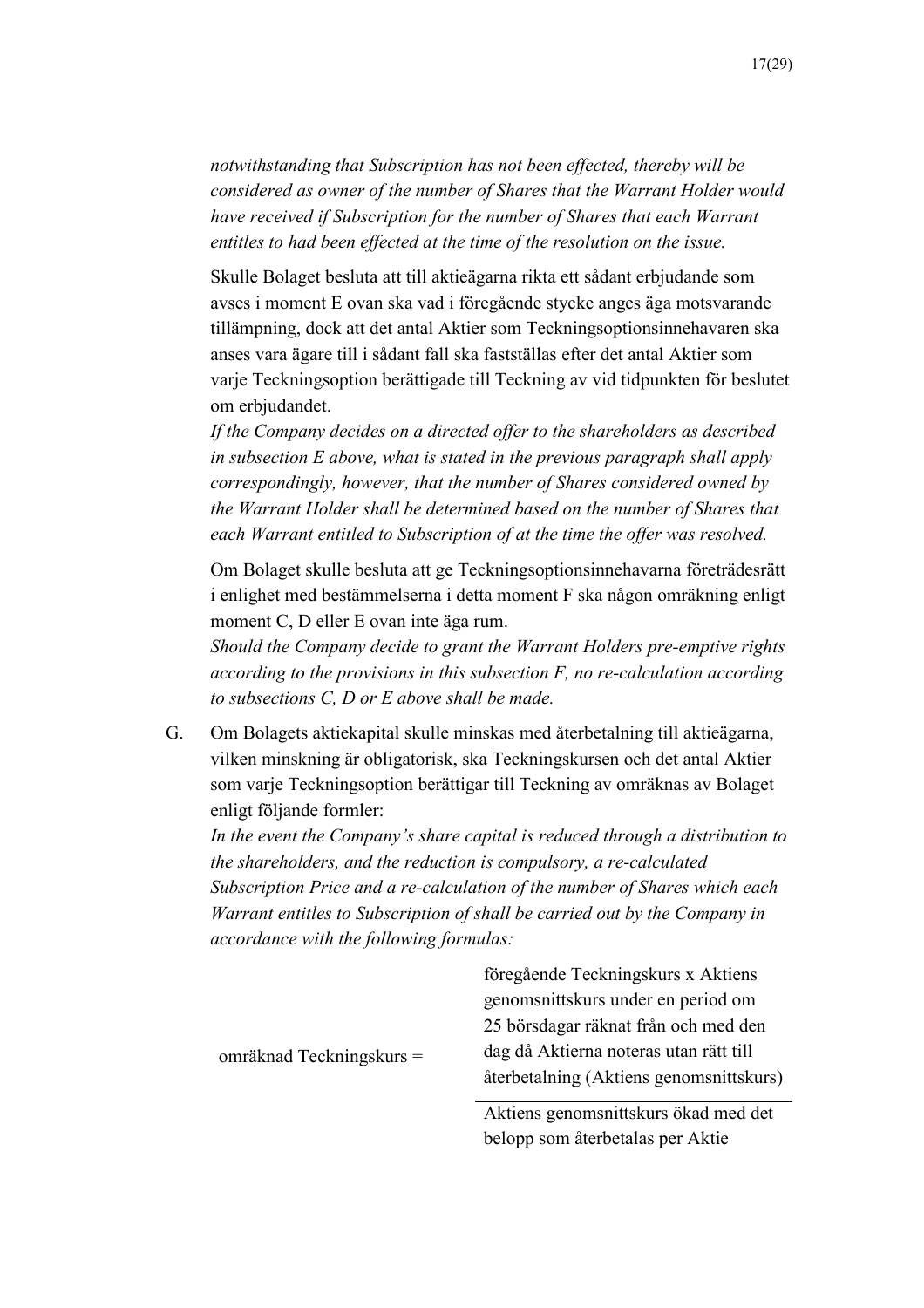| omräknat antal Aktier som varje<br>Teckningsoption berättigar till<br>Teckning $av =$   | föregående antal Aktier som varje<br>Teckningsoption berättigar till teckning<br>av x Aktiens genomsnittskurs ökad med<br>det belopp som återbetalas per Aktie                                                                                                                                           |
|-----------------------------------------------------------------------------------------|----------------------------------------------------------------------------------------------------------------------------------------------------------------------------------------------------------------------------------------------------------------------------------------------------------|
| re-calculated Subscription Price                                                        | Aktiens genomsnittskurs<br><i>previous Subscription Price x the</i><br>average Share price during a period of<br>25 trading days calculated from and<br>including the day on which the Shares<br>are listed without any right to<br>participate in the distribution (the<br><i>average Share price</i> ) |
| re-calculated number of Shares<br>which each Warrant entitles to<br>Subscription of $=$ | the average Share price increased by<br>the amount distributed for each Share<br>previous number of Shares which each<br>Warrant entitles to Subscription of x the<br>average Share price increased by the<br>amount distributed for each Share                                                          |
|                                                                                         | the average Share price                                                                                                                                                                                                                                                                                  |

Aktiens genomsnittskurs beräknas i enlighet med vad som anges i moment C ovan.

*The average Share price is calculated in accordance with the provisions set forth in subsection C above.*

Vid omräkning enligt ovan och där minskningen sker genom inlösen av Aktier ska i stället för det faktiska belopp som återbetalas per Aktie ett beräknat återbetalningsbelopp användas enligt följande:

*Upon re-calculation according to the above and where the reduction is made by redemption of Shares, instead of the actual amount repaid per Share an estimated repayment amount shall be used as follows:*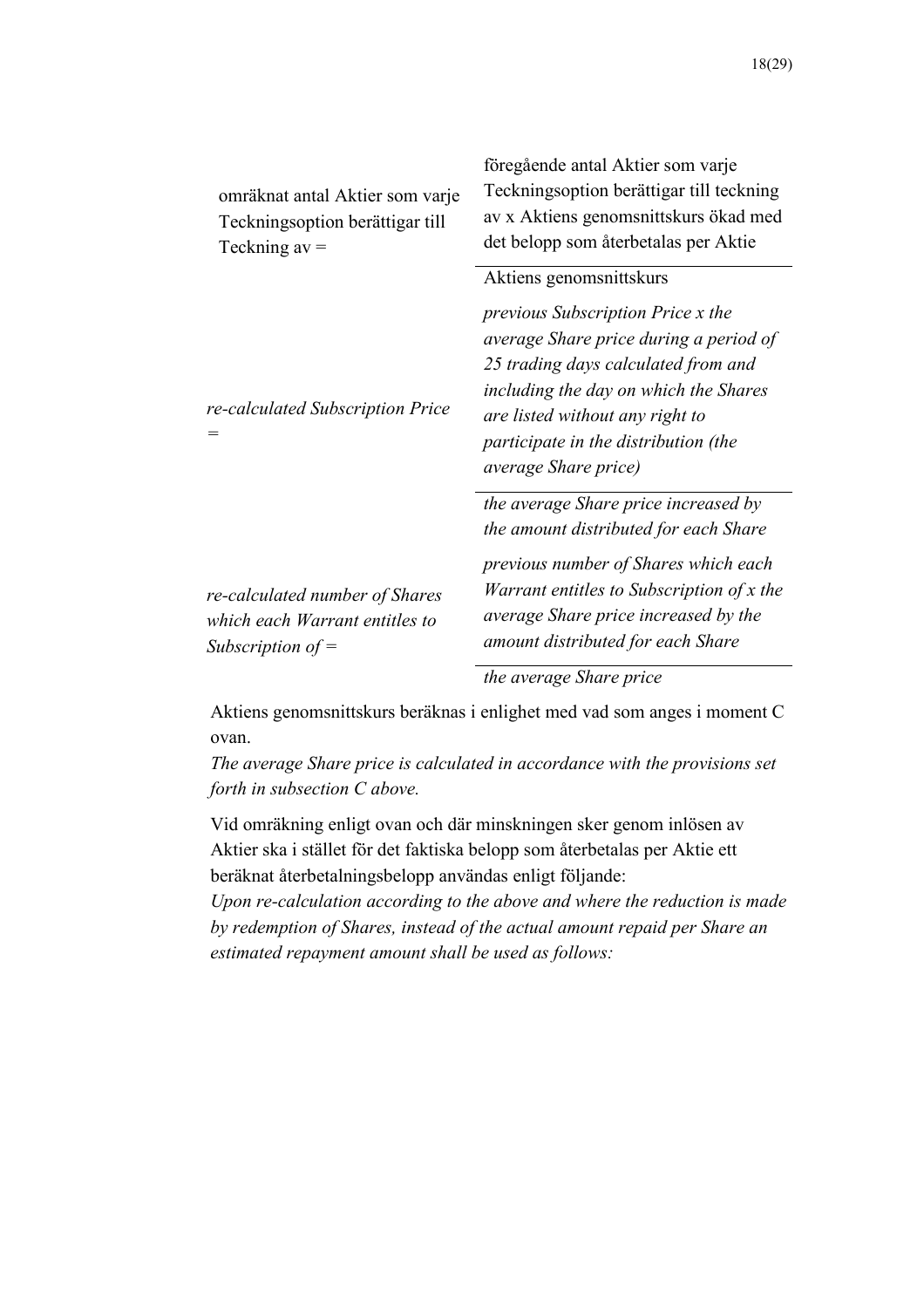| beräknat återbetalningsbelopp per<br>$A$ ktie = | det faktiska belopp som återbetalas<br>per Aktie minskat med Aktiens<br>genomsnittliga börskurs under en<br>period om 25 börsdagar närmast före<br>den dag då Aktien noteras utan rätt<br>till deltagande i minskningen<br>(Aktiens genomsnittskurs) |
|-------------------------------------------------|------------------------------------------------------------------------------------------------------------------------------------------------------------------------------------------------------------------------------------------------------|
|                                                 | det antal Aktier i Bolaget som ligger<br>till grund för inlösen av en Aktie<br>minskat med talet 1                                                                                                                                                   |
| estimated repayment amount per<br>$Share =$     | the actual amount repaid per Share<br>reduced by the average Share price<br>during a period of 25 trading days<br>prior to the date when the Share is<br>listed without a right to participate in<br>the reduction (the average Share<br>price)      |
|                                                 | the number of Shares in the Company                                                                                                                                                                                                                  |

*forming the basis of the redemption of one Share reduced by the figure 1* 

Aktiens genomsnittskurs beräknas i enlighet med vad som anges i moment C ovan.

*The average Share price is calculated in accordance with what is stated in subsection C above.*

Den enligt ovan omräknade Teckningskursen och antalet Aktier fastställs av Bolaget två bankdagar efter utgången av den angivna perioden om 25 börsdagar och ska tillämpas vid Teckning som verkställs därefter. *The re-calculated Subscription Price and number of Shares stated above shall be determined by the Company two banking days after the expiry of the stated period of 25 trading days and shall be applied to Subscription effected thereafter.*

Teckning verkställs inte under tiden från minskningsbeslutet till och med den dag då den omräknade Teckningskursen och det omräknade antalet Aktier fastställts enligt vad som anges ovan.

*Subscription will not be effected during the period from the date of resolution on reduction up to and including the date when the re-calculated Subscription Price and the re-calculated number of Shares have been determined according to what is stated above.*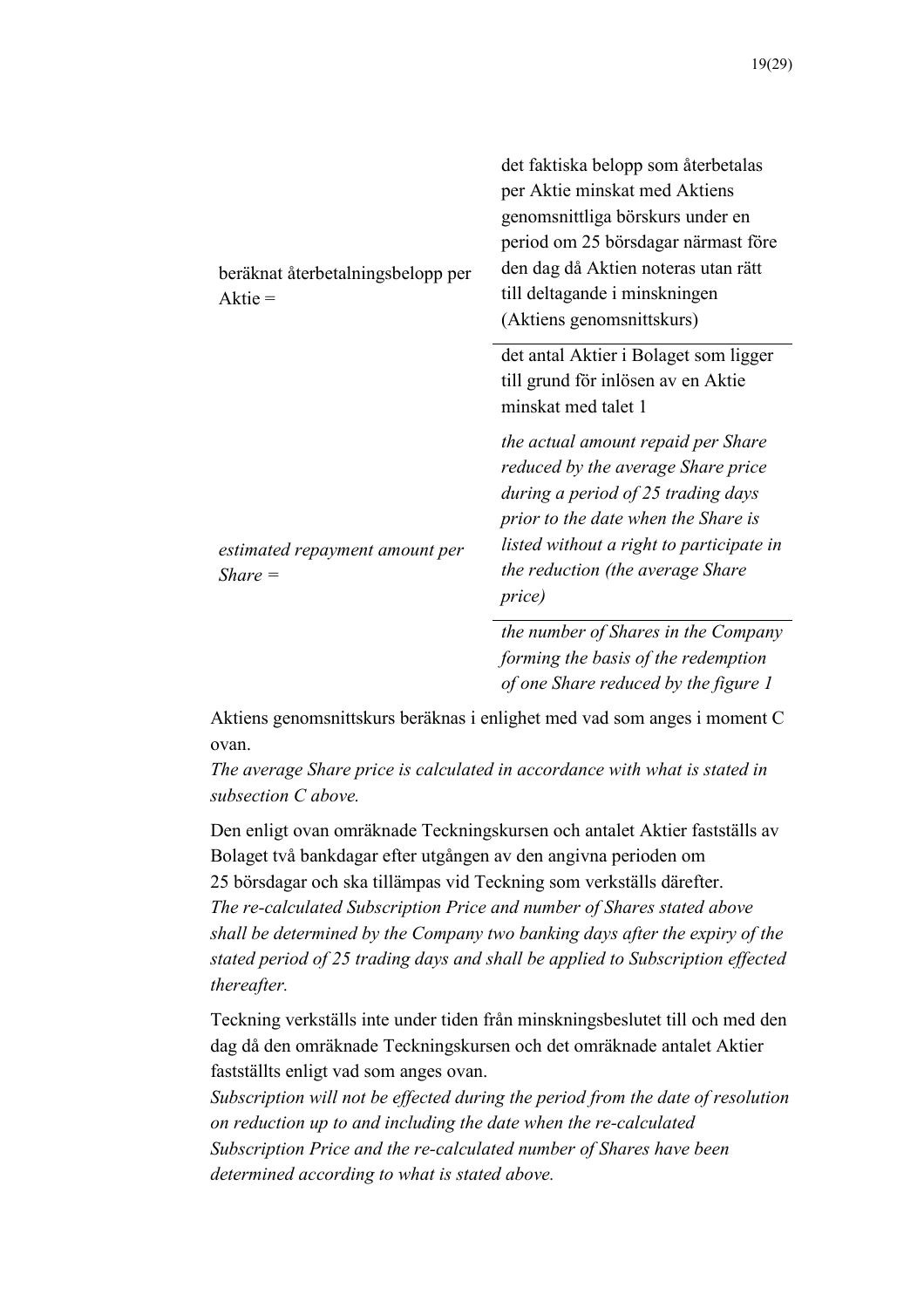Om Bolagets aktiekapital skulle minskas genom inlösen av Aktier med återbetalning till aktieägarna, vilken minskning inte är obligatorisk, eller om Bolaget – utan att fråga är om minskning av aktiekapital – skulle genomföra återköp av Aktier men där, enligt Bolagets bedömning, åtgärden med hänsyn till dess tekniska utformning och ekonomiska effekter är att jämställa med minskning som är obligatorisk ska omräkning av Teckningskursen och antal Aktier som varje Teckningsoption berättigar till Teckning av utföras av Bolaget med tillämpning så långt möjligt av de principer som anges ovan i detta moment G.

*If the share capital of the Company is reduced by redemption of Shares with repayment to the shareholders, which reduction is not mandatory, or if the Company – without it being a question of reduction of the share capital – would repurchase own Shares but, in the opinion of the Company, such repurchase with regard to its technical framing and economic effects should be equated with a reduction which is mandatory, a re-calculation of the Subscription Price and the number of Shares that each Warrant entitles to Subscription of shall be made by the Company to the extent possible by the application of the principles stated in this subsection G.*

H. Genomför Bolaget åtgärd som avses i detta avsnitt 10, eller annan liknande åtgärd med liknande effekt och skulle, enligt Bolagets bedömning, tillämpning av härför avsedd omräkningsformel, med hänsyn till åtgärdens tekniska utformning eller av annat skäl, inte kunna ske eller leda till att den ekonomiska kompensation som Teckningsoptionsinnehavarna erhåller i förhållande till aktieägarna inte är skälig ska Bolaget genomföra omräkningarna av Teckningskursen och av antalet Aktier som varje Teckningsoption berättigar till Teckning av i syfte att omräkningarna leder till ett skäligt resultat. Teckningskursen ska, även med beaktande av omräkning enligt detta avsnitt 10, motsvara Aktiens kvotvärde. *If the Company takes actions described in this Section 10, or any other similar action leading to the similar effect and if, in the opinion of the Company, the application of the re-calculation formulas stated herein, with regard to the technical framing of the action or for some other reason, would not be possible or lead to the economic compensation received by the Warrant Holders in relation to the shareholders would not be reasonable, the Company shall carry out the re-calculations of the Subscription Price and the number of Shares which each Warrant entitles to Subscription of for the purpose of a reasonable result of the re-calculations. The subscription price shall at the time of Subscription, also taking any re-calculation pursuant to this Section 10 into account, correspond to the quotient value of the Share.*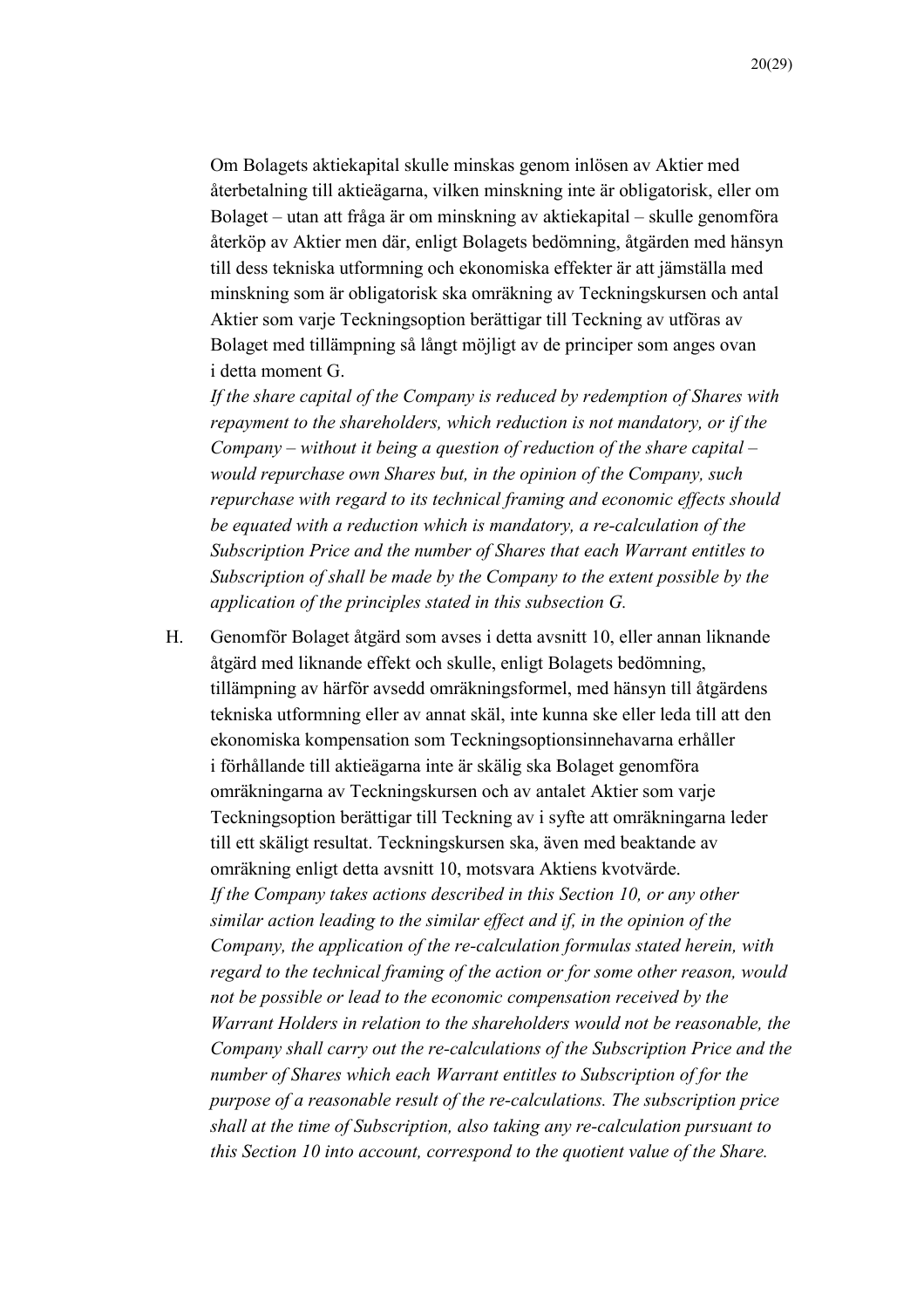I. Vid omräkning av Teckningskursen enligt ovan ska denna avrundas till närmast jämnt tiotal öre varvid fem öre ska avrundas nedåt. Antalet Aktier ska avrundas till två decimaler.

*Upon re-calculation in accordance with the above, the Subscription Price shall be rounded to the nearest SEK 0.10, whereupon SEK 0.05 shall be rounded upwards. The number of Shares shall be rounded to two decimal places.*

J. Skulle bolagsstämman godkänna en fusionsplan enligt 23 kap. 15 § aktiebolagslagen eller annan motsvarande associationsrättslig lagstiftning, varigenom Bolaget ska uppgå i annat bolag, får anmälan om Teckning därefter inte ske.

*In the event the general meeting approves a merger plan in accordance with Chapter 23, Section 15 of the Swedish Companies Act or other equivalent corporate law legislation, pursuant to which the Company is to be merged into another company, applications for Subscription may not thereafter be made.*

Senast två månader innan Bolaget tar slutlig ställning till fråga om fusion enligt ovan ska Teckningsoptionsinnehavare genom meddelande enligt avsnitt 9 ovan underrättas om fusionsavsikten. I meddelandet ska en redogörelse lämnas för det huvudsakliga innehållet i den avsedda fusionsplanen och Teckningsoptionsinnehavare ska erinras om att anmälan om Teckning inte får ske efter att slutligt beslut har fattats om fusion i enlighet med vad som anges i föregående stycke.

*Not later than two months prior to a final determination by the Company in respect of a merger as set forth above, notice shall be given to Warrant Holders in accordance with Section 9 above in respect of the intended merger. Such notice shall set forth the principal contents of the intended merger plan and each Warrant Holder shall be notified that applications for Subscription may not be made following a final decision regarding the merger in accordance with the provisions set forth in the preceding paragraph.*

Skulle Bolaget lämna meddelande om planerad fusion enligt ovan ska Teckningsoptionsinnehavare – oavsett vad som i avsnitt 4 ovan anges om tidigaste tidpunkt för anmälan om Teckning – äga rätt att göra anmälan om Teckning från den dag då meddelandet lämnats om fusionsavsikten, förutsatt att Teckning kan verkställas senast på sjätte bankdagen före den bolagsstämma vid vilken fusionsplanen, varigenom Bolaget ska uppgå i annat bolag, ska godkännas.

*In the event the Company gives notice regarding a planned merger in*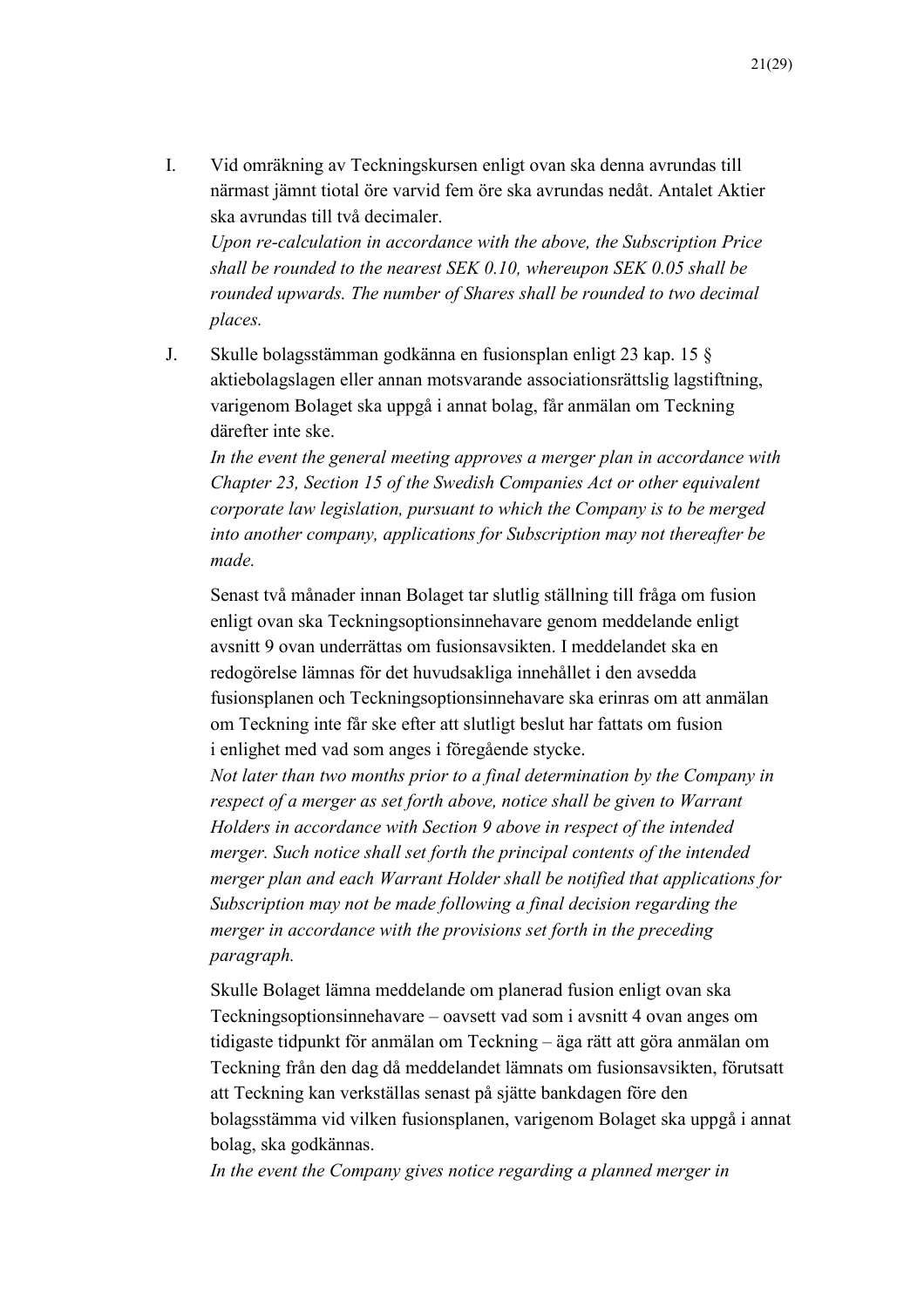*accordance with the above, each Warrant Holder, irrespective of that which is set forth in Section 4 above regarding the earliest time at which applications for Subscription may be made, shall be entitled to make a notification of Subscription commencing on the date on which notice is given regarding the intended merger, provided that it is possible to effect Subscription not later than the sixth business day prior to the general meeting at which the merger plan, pursuant to which the Company is to be merged into another company, is to be approved.*

K. Upprättar Bolagets styrelse en fusionsplan enligt 23 kap. 28 § aktiebolagslagen, eller annan motsvarande associationsrättslig lagstiftning, ska följande gälla.

*If the Company makes a merger plan in accordance with Chapter 23, Section 28 of the Swedish Companies Act or other equivalent corporate law legislation, the following shall apply.*

Om ett moderbolag äger samtliga Aktier i Bolaget och Styrelsen offentliggör sin avsikt att upprätta en fusionsplan enligt i föregående stycke angivet lagrum, ska Bolaget, för det fall att sista dag för anmälan om Teckning enligt avsnitt 4 ovan infaller efter sådant offentliggörande, fastställa en ny sista dag för anmälan om Teckning (slutdagen). Slutdagen ska infalla inom 60 dagar från offentliggörandet.

*If a parent company owns all the Shares in the Company and the Board announces its intention to prepare a merger plan according to the provisions of the act stated in the preceding paragraph, then the Company shall, if the last date for Subscription according to Section 4 above occurs after such announcement, determine a new last date for notification of Subscription (the final date). The final date shall occur within 60 days from the announcement.*

Om offentliggörandet har skett i enlighet med vad som anges ovan i detta moment K, ska – oavsett vad som i avsnitt 4 ovan anges om tidigaste tidpunkt för anmälan om Teckning – Teckningsoptionsinnehavare äga rätt att göra sådan anmälan fram till slutdagen. Bolaget ska senast fyra veckor före slutdagen genom meddelande enligt avsnitt 9 ovan erinra Teckningsoptionsinnehavarna om denna rätt och att anmälan om Teckning inte får ske efter slutdagen.

*In the event the announcement has been made in accordance with what is stated in this subsection K, the Warrant Holder shall – irrespective of what is said in Section 4 above regarding the earliest date for notification of Subscription – be entitled to make such notification up to the final date. The Company shall not later than four weeks prior to the final date, by*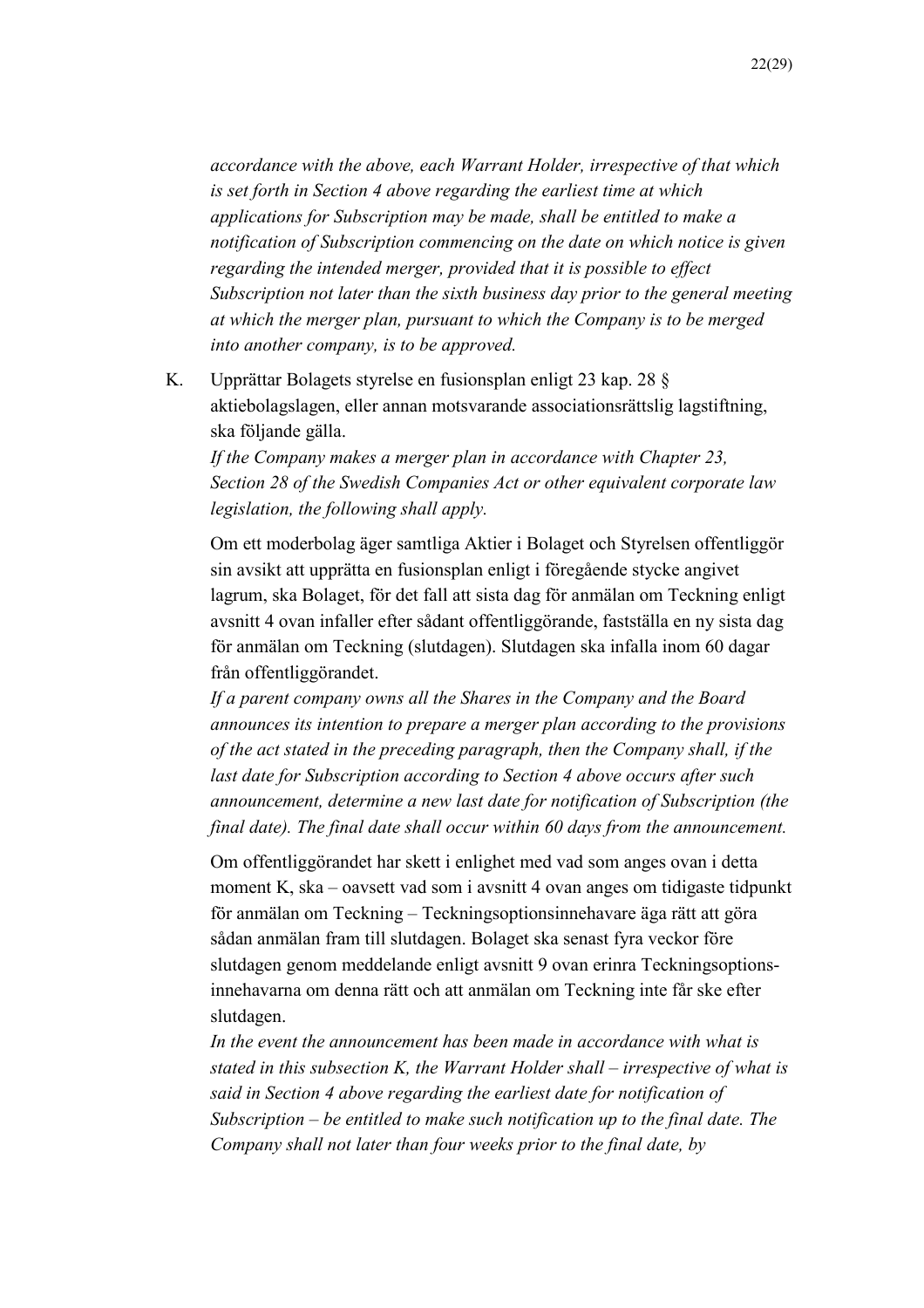## *notification according to Section 9 above, remind the Warrant Holders of this right and that notification of Subscription is not permitted after the final date.*

L. Beslutas att Bolaget ska träda i likvidation enligt 25 kap. aktiebolagslagen får, oavsett likvidationsgrunden, Teckning inte därefter påkallas. Rätten att göra anmälan om Teckning upphör i och med likvidationsbeslutet oavsett om detta har vunnit laga kraft eller inte. Senast två månader innan bolagsstämman tar ställning till fråga om Bolaget ska träda i likvidation enligt 25 kap. 1 § aktiebolagslagen ska Teckningsoptionsinnehavarna genom meddelande enligt avsnitt 9 ovan underrättas om den planerade likvidationen. Meddelandet ska innehålla en erinran om att anmälan om Teckning inte får ske efter att bolagsstämman har fattat beslut om likvidation. *In the event it is resolved that the Company shall enter into liquidation pursuant to Chapter 25 of the Swedish Companies Act, regardless of the grounds for the liquidation, applications for Subscription may not thereafter be made. The right to make a notification of Subscription shall terminate in conjunction with the resolution to place the Company in liquidation, regardless of whether such resolution has entered into effect. Not later than two months prior to a determination by the general meeting as to whether the Company shall be placed into liquidation pursuant to Chapter 25, Section 1 of the Swedish Companies Act, notice shall be given to the Warrant Holders in accordance with Section 9 above in respect of the intended liquidation. The notice shall state that applications for Subscription may not be made following the adoption of a resolution by the general meeting that the Company shall enter into liquidation.*

Skulle Bolaget lämna meddelande om planerad likvidation enligt ovan ska Teckningsoptionsinnehavare – oavsett vad som i övrigt gäller om rätt till Teckning enligt avsnitt 4 ovan – äga rätt att göra anmälan om Teckning från den dag då meddelandet lämnats förutsatt att Teckning kan verkställas vid sådan tid att Aktien kan företrädas vid den bolagsstämma vid vilken frågan om Bolagets likvidation ska behandlas.

*In the event the Company gives notice of an intended liquidation in accordance with the above, each Warrant Holder shall, irrespective of that which is set forth in Section 4 above regarding the earliest time at which notification of Subscription may be made, be entitled to make a notification of Subscription commencing on the date on which notice is given, provided that it is possible to effect Subscription at such time that the Share can be represented at the general meeting at which the issue of the Company's liquidation shall be addressed.*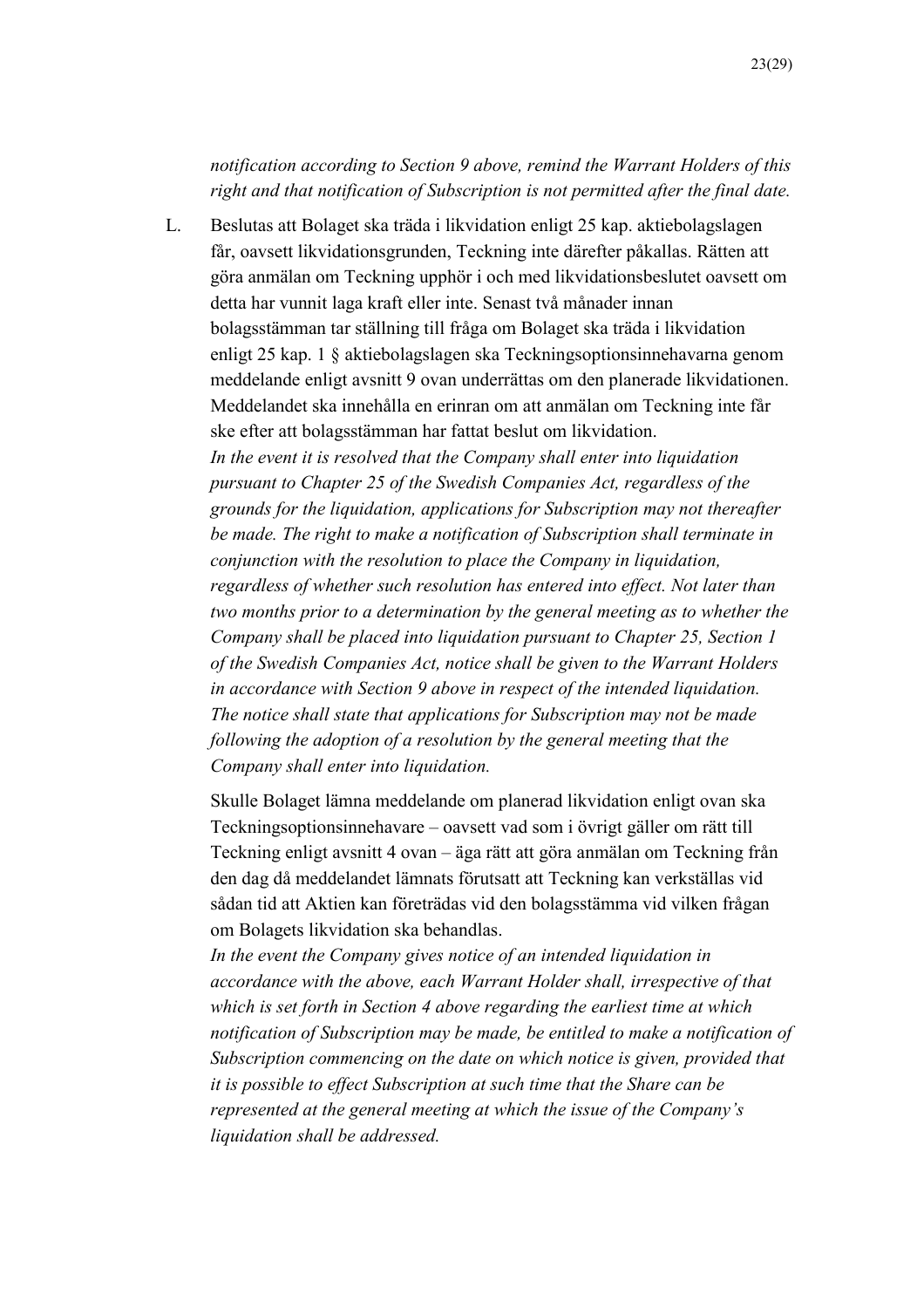M. Om bolagsstämman skulle godkänna en delningsplan enligt 24 kap. 17 § aktiebolagslagen, varigenom Bolaget ska delas genom att en del av Bolagets tillgångar och skulder övertas av ett eller flera andra aktiebolag mot vederlag till aktieägarna i Bolaget, ska, förutsatt att delningen registreras vid Bolagsverket, vid anmälan om Teckning som sker på sådan tid att därigenom erhållen Aktie inte medför rätt till erhållande av delningsvederlag, Teckningskursen och det antal Aktier som varje Teckningsoption berättigar till Teckning av så långt möjligt omräknas av Bolaget enligt följande formler: *Should the general meeting approve a de-merger plan according to Chapter 24, Section 17 of the Swedish Companies Act, according to which the Company shall be divided so that a part of the Company's assets and debts are taken over by one or several other companies against payment to the shareholders in the Company, the Company shall, provided that the partition is registered with the Swedish Companies Registration Office, at a notification of Subscription made during the period of partition resulting in the Shares received not being subject to partition payment, apply a recalculated Subscription Price and a re-calculated number of Shares that each Subscription entitles to subscription of, to the extent possible in accordance with the following formulas:*

| omräknad Teckningskurs =                                                              | föregående Teckningskurs x volymvägd<br>genomsnittlig betalkurs på den första<br>dag som Aktien noteras utan rätt till<br>vederlag (Aktiens genomsnittskurs)                                                                 |
|---------------------------------------------------------------------------------------|------------------------------------------------------------------------------------------------------------------------------------------------------------------------------------------------------------------------------|
|                                                                                       | Aktiens genomsnittskurs ökad med<br>vederlagsbelopp per Aktie                                                                                                                                                                |
| omräknat antal Aktier som varje<br>Teckningsoption berättigar till<br>Teckning $av =$ | föregående antal Aktier som varje<br>Teckningsoption berättigar till<br>Teckning av x Aktiens genomsnittskurs<br>ökad med vederlagsbelopp per Aktie                                                                          |
| re-calculated Subscription Price                                                      | Aktiens genomsnittskurs<br><i>previous Subscription Price x the</i><br>volume-weighted average share price<br>on the first day the Share is listed<br>without any right to compensation (the<br><i>average Share price</i> ) |
|                                                                                       | the average Share price increased by                                                                                                                                                                                         |

*the paid compensation per Share*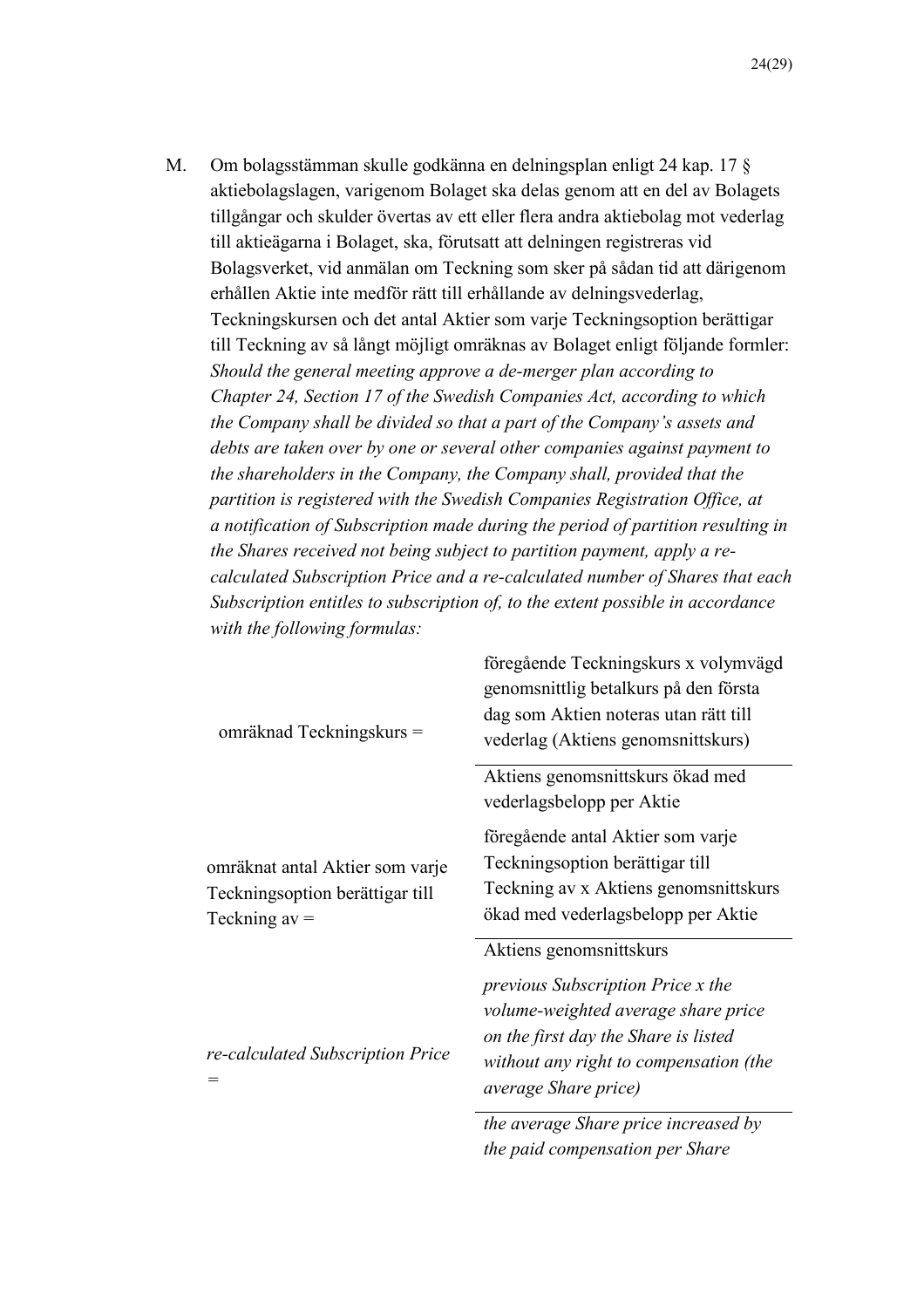*re-calculated number of Shares which each Warrant entitles to Subscription of =* 

*previous number of Shares each Warrant entitles to subscription of x the average Share price increased by the paid compensation per Share* 

#### *the average Share price*

Om samtliga Bolagets tillgångar och skulder övertas av två eller flera andra aktiebolag mot vederlag till aktieägarna i Bolaget ska i stället så långt möjligt bestämmelserna i moment K ovan äga motsvarande tillämpning, innebärande bl.a. att rätten att göra anmälan om Teckning upphör samtidigt med registrering enligt 24 kap. 27 § aktiebolagslagen och att underrättelse till Teckningsoptionsinnehavare ska ske senast en månad innan den bolagsstämma som ska ta ställning till delningsplanen. *Where all assets and liabilities of the Company are taken over by two or more other companies against payment to the shareholders of the Company, the provisions of subsection K above shall to the extent possible apply correspondingly instead. This means, inter alia, that the right to make a notification of Subscription shall terminate simultaneously with the registration in accordance with Chapter 24, Section 27 of the Swedish Companies Act and that notice shall be given to the Warrant Holders not later than one month prior to a determination by the general meeting of shareholders on the de-merger plan.*

- N. Oavsett vad som anges under moment J, K, L och M ovan om att Teckning inte får ske i samband med fusion, likvidation eller delning ska rätten att göra anmälan om Teckning återinträda för det fall att fusionen respektive delningen inte genomförs eller likvidationen upphör. *Notwithstanding the provisions set forth in subsections J, K, L and M above stating that applications for Subscription may not be made in connection with a merger, liquidation or de-merger, the right to make a notification of Subscription shall re-apply in circumstances where the merger and the demerger, respectively, is not carried out or the liquidation is terminated.*
- O. För den händelse Bolaget skulle försättas i konkurs får Teckning inte därefter ske från tidpunkten för konkursbeslutet. Om emellertid konkursbeslutet hävs av högre rätt får Teckning återigen ske. *In the event the Company is declared bankrupt, Subscription may not take place after the date of the receiving order. Where, however, the receiving order is reversed by a court of higher instance, Subscription may be made.*
- P. Om Bolagets Aktier inte är noterade när omräkning ska ske ska Bolaget genomföra omräkning på ett sätt som är ändamålsenligt i syfte att en sådan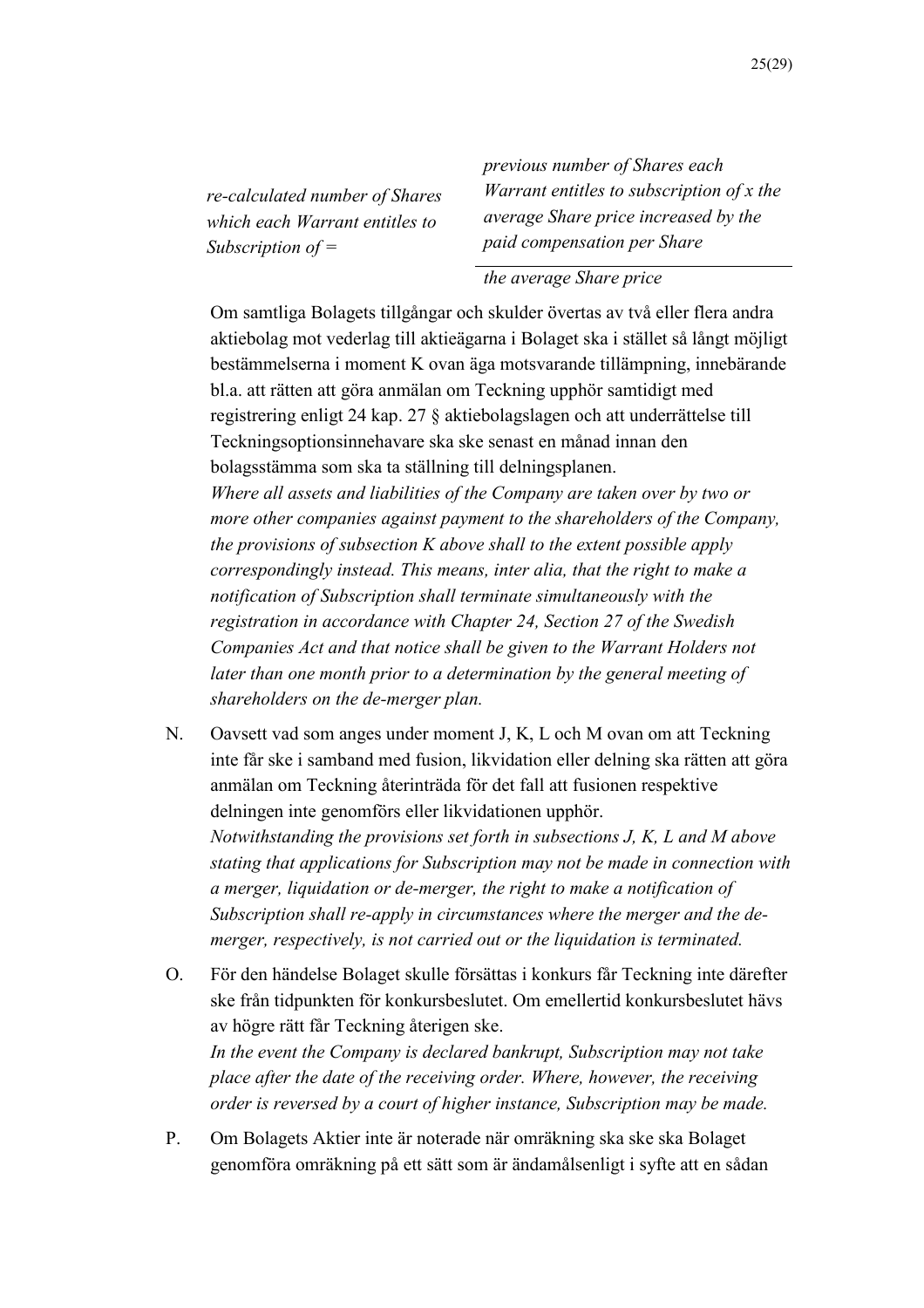omräkning leder till ett skäligt resultat.

*If the Company's Shares are not listed when re-calculation is to be made, the Company shall perform the re-calculation in a way that is appropriate to ensure that such a re-calculation will lead to a reasonable result.*

## **11. Begränsning av ansvar /** *Limitation of liability*

11.1 Beträffande de på Bolaget ankommande åtgärderna gäller att ansvarighet inte kan göras gällande för skada som beror av svenskt eller utländskt lagbud, svensk eller utländsk myndighetsåtgärd, krigshändelse, strejk, blockad, bojkott och lockout, även om Bolaget själv vidtar eller är föremål för sådan åtgärd, i den mån inte annat följer lagen (1998:1479) om värdepapperscentraler och kontoföring av finansiella instrument.

*With respect to the actions incumbent on the Company, the Company shall not be deemed liable for loss due to Swedish or foreign legal decrees, Swedish or foreign action by authorities, acts of war, strikes, blockades, boycotts and lockouts, even if the Company itself undertakes, or is the object of, such actions, unless the Swedish Central Securities Depositories and Financial Instruments Accounts Act provides otherwise.*

11.2 Bolaget är inte heller skyldigt att i andra fall ersätta skada som uppkommer om Bolaget har varit normalt aktsamt. Bolaget ansvarar inte i något fall för indirekt skada.

> *The Company shall not be obligated to provide compensation for loss arising in other situations if the Company has exercised normal prudence. The Company shall not in any case be liable for indirect damages.*

11.3 Föreligger hinder för Bolaget att verkställa betalning eller att vidta annan åtgärd på grund av omständighet som anges i första stycket får åtgärden skjutas upp till dess hindret har upphört. I händelse av uppskjuten betalning ska Bolaget, om ränta är utfäst, betala ränta efter den räntesats som gällde på förfallodagen. Är ränta inte utfäst är Bolaget inte skyldigt att betala ränta efter högre räntesats än som motsvarar vid varje tid gällande referensränta med tillägg för två procentenheter.

> *In the event the Company shall be hindered from making payment or taking any other action by circumstances such as those described in the first paragraph, such action may be deferred until the hindrance has ceased to exist. In case of deferred payment, the Company shall, if interest has been offered, pay interest according to the interest applicable on the maturity date. If interest has not been offered, the Company shall not be liable to pay interest according to a higher interest rate than that corresponding to the from time to time applicable reference interest plus two percentage points.*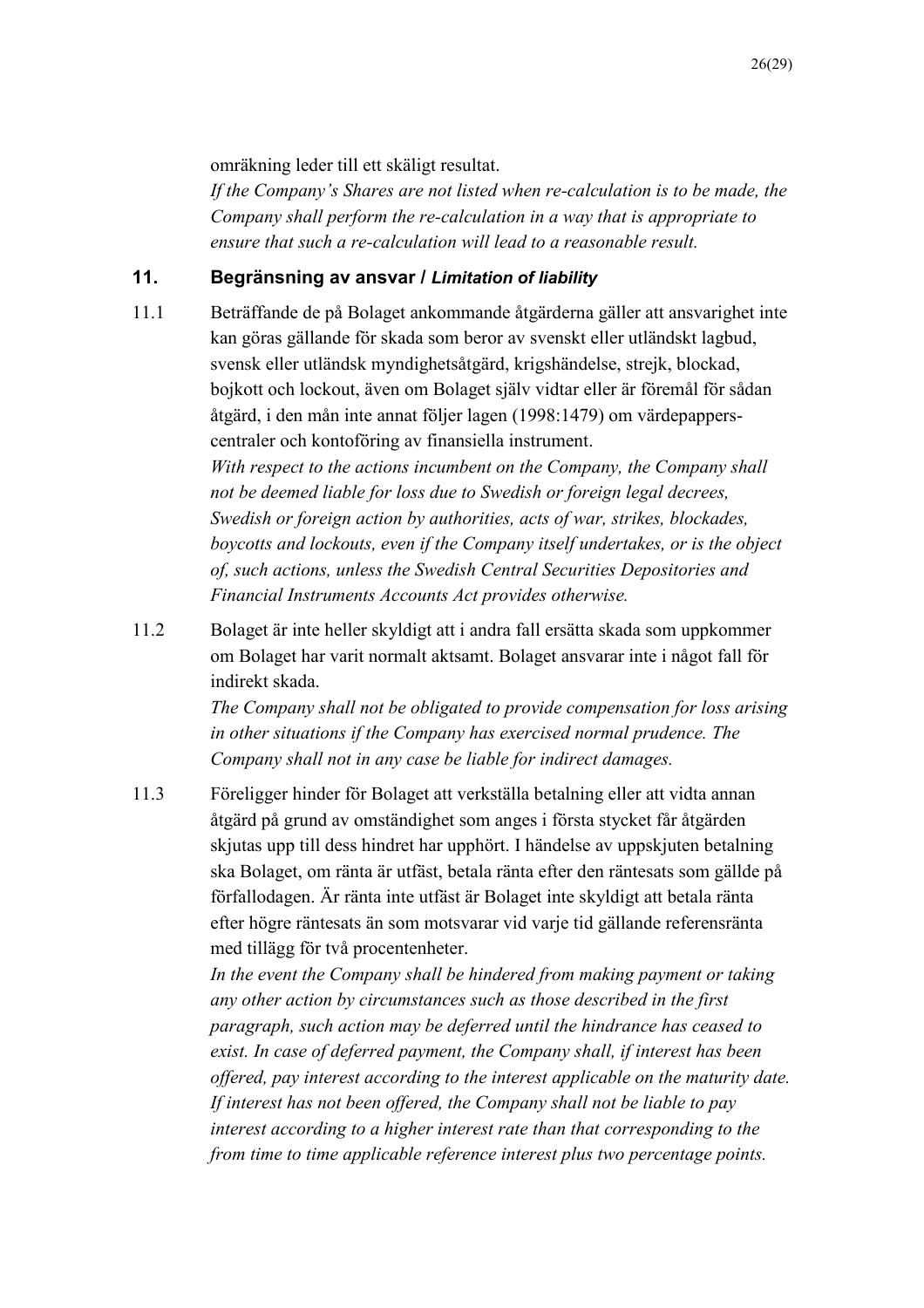- 11.4 Är Bolaget till följd av omständighet som anges i första stycket förhindrat att ta emot betalning har Bolaget för den tid under vilken hindret förelegat rätt till ränta endast enligt de villkor som gällde på förfallodagen. *If the Company due to the circumstances stated in the first paragraph is hindered to receive payment, the Company shall be entitled to interest for the period during which the hindrance exists only pursuant to the terms applicable on the maturity date.*
- 11.5 Ovanstående begränsning av ansvar gäller även av Bolaget anlitat värdepappersinstitut, värderingsinstitut eller bank. *The above limitation of liability shall also apply to any financial institution, valuation institute or bank engaged by the Company.*

## **12. Ändringar av villkor /** *Amendment of the terms*

Bolaget äger ändra dessa villkor i den mån lagstiftning, domstolsavgörande eller myndighetsbeslut så kräver eller om det i övrigt, enligt Bolagets bedömning, av praktiska skäl är ändamålsenligt eller nödvändigt och Teckningsoptionsinnehavarnas rättigheter inte försämras.

*The Company shall be entitled to amend these terms insofar as such amendments are required by legislation, court decisions or decisions by public authorities, or if such amendments, in the opinion of the Company, otherwise are deemed appropriate or necessary for practical reasons and the rights of the Warrant Holders are not adversely affected.* 

#### **13. Sekretess /** *Confidentiality*

- 13.1 Bolaget får inte obehörigen till tredje man lämna uppgift om Teckningsoptionsinnehavare. *Unless authorised to do so, the Company may not provide information concerning a Warrant Holder to third parties.*
- 13.2 Om Teckningsoptionerna registreras av Euroclear har Bolaget rätt att få följande uppgifter från Euroclear om Teckningsoptionsinnehavarens konto i Bolagets avstämningsregister:

*If the Warrants are registered with Euroclear, the Company shall be entitled to the following information from Euroclear about the Warrant Holder's account in the share register of the Company:*

(a) Teckningsoptionsinnehavarens namn, personnummer eller annat identifikationsnummer och postadress, samt *the Warrant Holder's name, personal identity number or other identity number and address; and*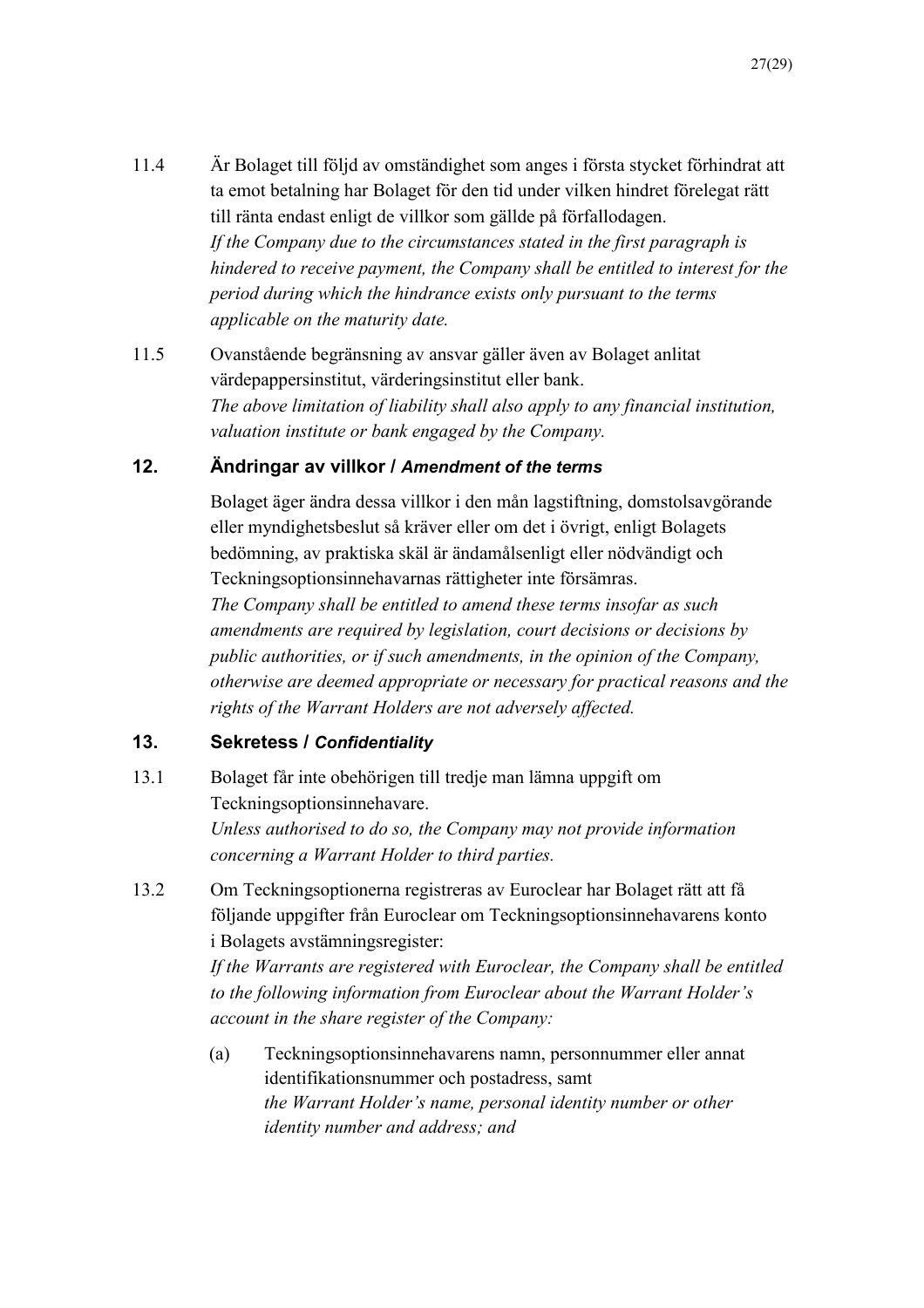(b) antal Teckningsoptioner. *the number of Warrants.*

## **14. Tillämplig lag och forum /** *Governing law and disputes*

- 14.1 Svensk rätt (utan hänsyn till dess lagvalsregler) ska tillämpas på dessa villkor. *These terms and conditions are governed by and construed in accordance with the laws of Sweden, without regard to its conflicts of laws principles.*
- 14.2 Tvist som uppstår med anledning av dessa villkor ska slutligt avgöras genom skiljedom enligt Skiljedomsregler för Stockholms Handelskammares Skiljedomsinstitut.

*Any dispute arising out of, or in connection with, these terms and conditions shall be finally settled by arbitration administered by the Arbitration Institute of the Stockholm Chamber of Commerce.*

- 14.3 Reglerna för Förenklat Skiljeförfarande ska tillämpas om:
	- (a) Bolaget så begär, eller *the Company so requests; or*
	- (b) Stockholms Handelskammares Skiljedomsinstitut bestämmer, med beaktande av målets svårighetsgrad, tvisteföremålets värde och övriga omständigheter, att Skiljedomsregler för Stockholms Handelskammares Skiljedomsinstitut inte ska tillämpas på förfarandet, dock med förbehåll för att Bolaget trots det ska ha rätt att begära att Skiljedomsregler för Stockholms Handelskammares Skiljedomsinstitut ska tillämpas om målet är av väsentlig betydelse för Bolaget (enligt Bolagets egna uppfattning). *the Arbitration Institute of the Stockholm Chamber of Commerce, at its discretion determines, taking into account the complexity of the case, the amount in dispute and other circumstances, that the Arbitration Rules of the Arbitration Institute of the Stockholm Chamber of Commerce shall not apply, save for that the Company shall nevertheless have the right to request that the Arbitration Rules of the Arbitration Institute of the Stockholm Chamber of Commerce shall apply if the outcome of the case is of material importance for the Company (in the sole opinion of the Company).*
- 14.4 Om Skiljedomsregler för Stockholms Handelskammares Skiljedomsinstitut ska tillämpas, ska Bolaget ha rätt att bestämma huruvida skiljenämnden ska bestå av en eller tre skiljemän. Skiljeförfarandets säte ska vara Stockholm, Sverige och språket för förfarandet ska vara engelska. Parterna till skiljeförfarandet ska hålla förfarandet, informationen som avslöjas i samband